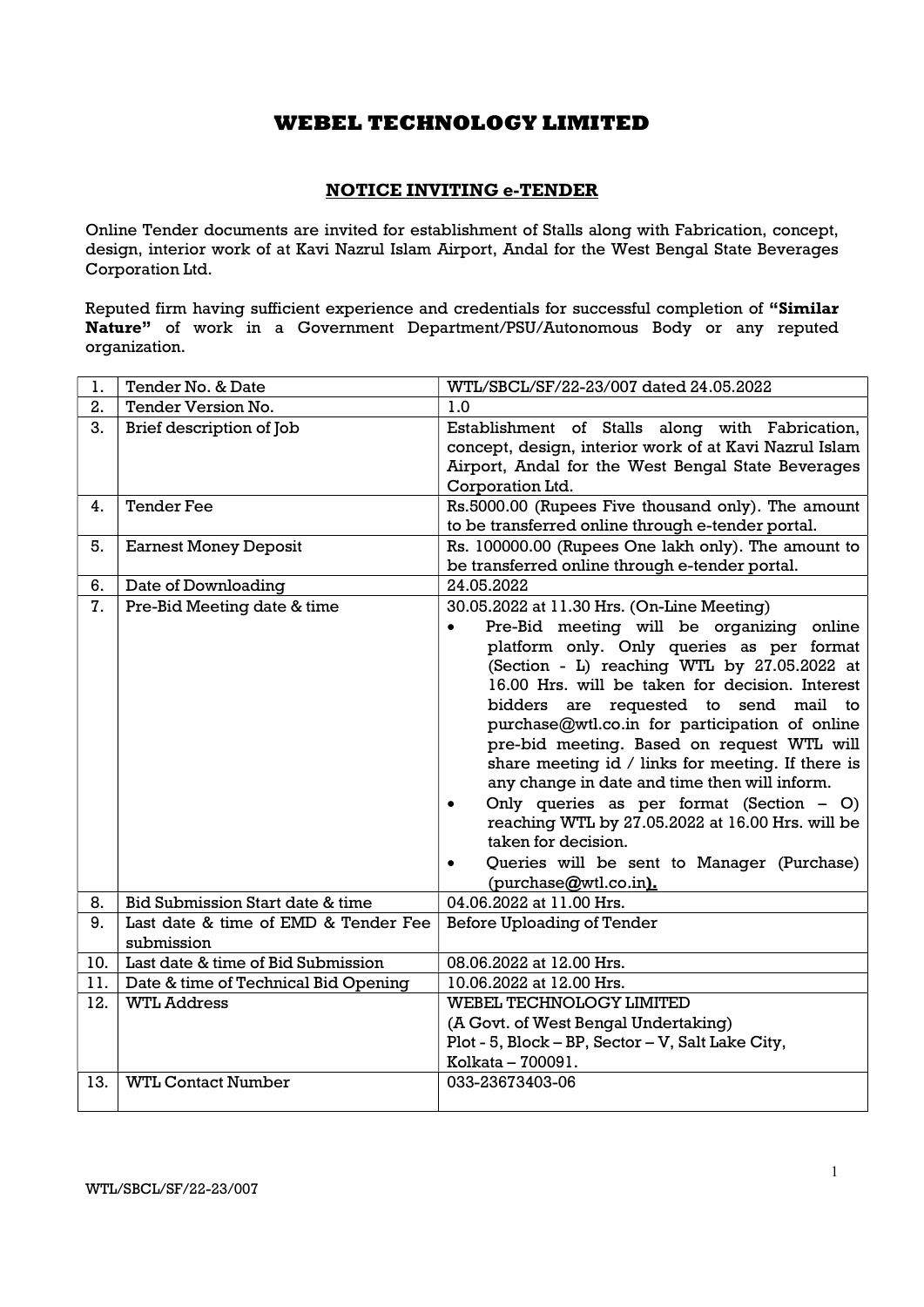- 1. Intending bidder bidder may download the tender documents from the website https://wbtenders.gov.in directly with the help of Digital Signature Certificate. Necessary Tender fee may be remitted online through e-tender portal in favour of "Webel Technology Limited" and also to be documented through e-filling. Necessary Earnest Money Deposit (EMD) may be remitted online through e-tender portal in favour of "Webel Technology Limited" and also to be documented through e-filling.
- 2. Both Techno Commercial Bid and Financial Bid are to be submitted concurrently duly digitally signed in the website https://wbtenders.gov.in
- 3. Tender documents may be downloaded from website and submission of Techno Commercial Bid and Financial Bid will be done as per Time Schedule stated in Section – E of this Tender Document.
- 4. The Financial Bid of the prospective Bidder will be considered only if the Techno Commercial Bid of the bidder is found qualified by the Tender Committee. The decision of the 'Tender Committee' will be final and absolute in this respect. The list of Qualified Bidders will be displayed in the website.
- 5. All clarifications / corrigenda will be published only on the https://wbtenders.gov.in.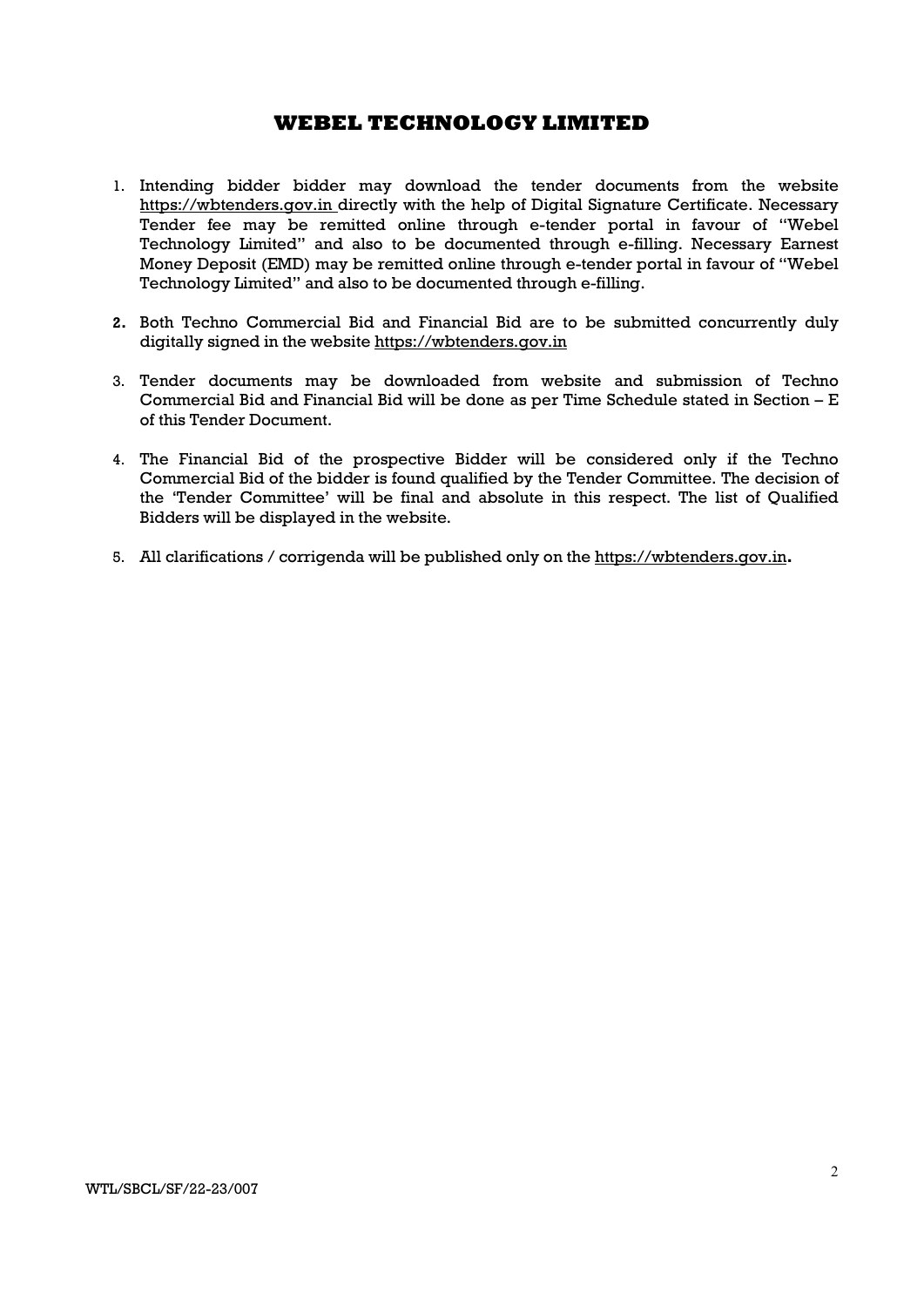### CONTENTS OF THE TENDER DOCUMENT

The Tender document comprises of the following:

- SECTION A PROPOSED PLAN, SCOPE OF WORK/JOB DESCRIPTION
- SECTION B ELIGIBILITY CRITERIA
- SECTION C DATE AND TIME SCHEDULE
- SECTION D INSTRUCTION TO BIDDER
- SECTION E BID FORM
- SECTION F BID EVALUATION & AWARDING OF CONTRACT
- SECTION G GUIDANCE FOR E-TENDERING
- SECTION H BILL OF MATERIAL/WORK
- SECTION I DETAILS OF ORDERS EXECUTED BY BIDDER
- SECTION J FINANCIAL CAPABILITY OF BIDDER
- SECTION K BIDDER'S DETAILS
- SECTION L PRE-BID MEETING OUERY
- SECTION M LIST OF CLIENTS OF SIMILAR ORDERS
- SECTION N PROFORMA FOR PERFORMANCE BANK GUARANTEE
- SECTION O NIT DECLARATION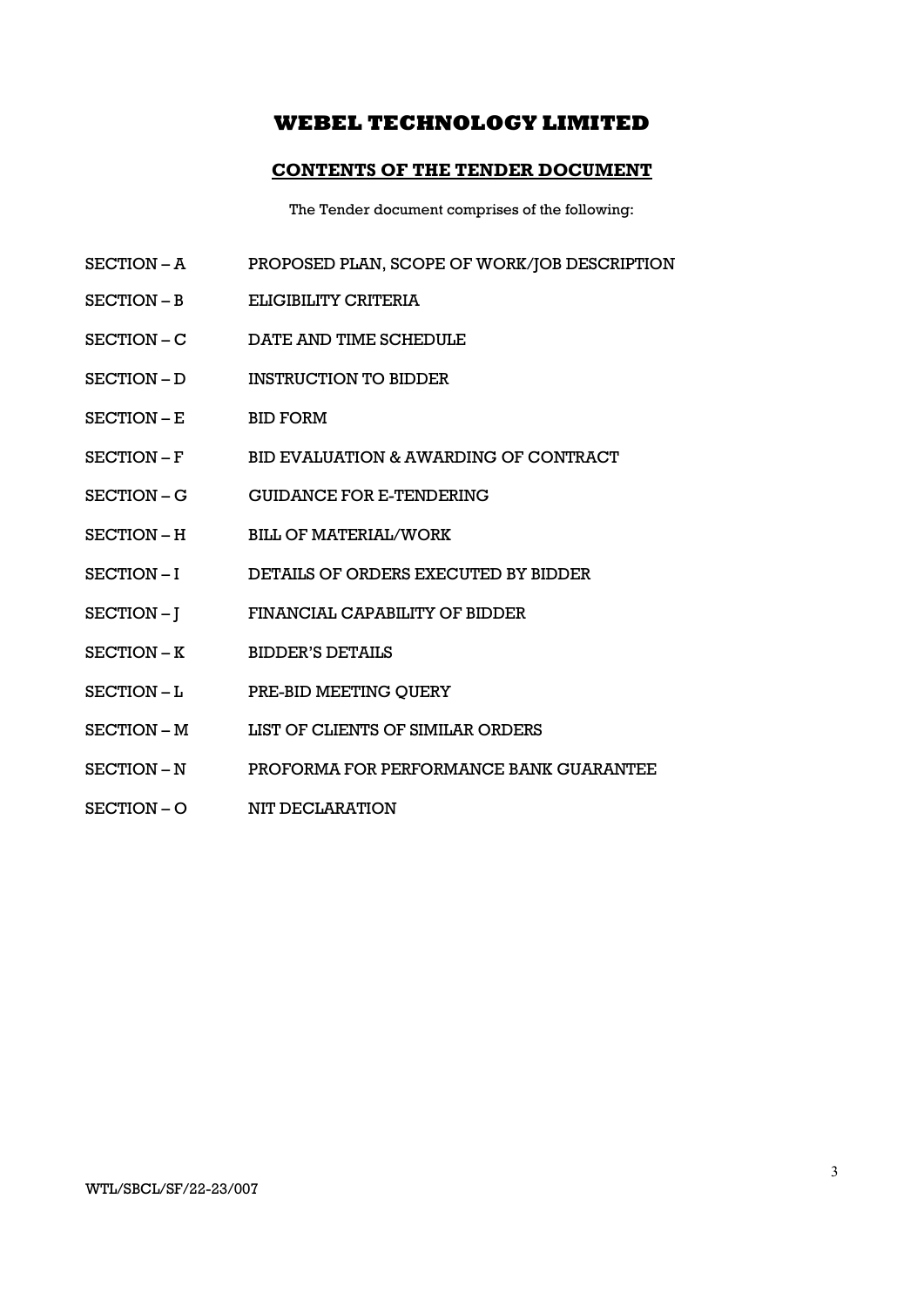## SECTION – A

### PROPOSED PLAN, SCOPE OF WORK/JOB DESCRIPTION

### **ARRIVAL SHOP**



**DEPARTURE SHOP** 

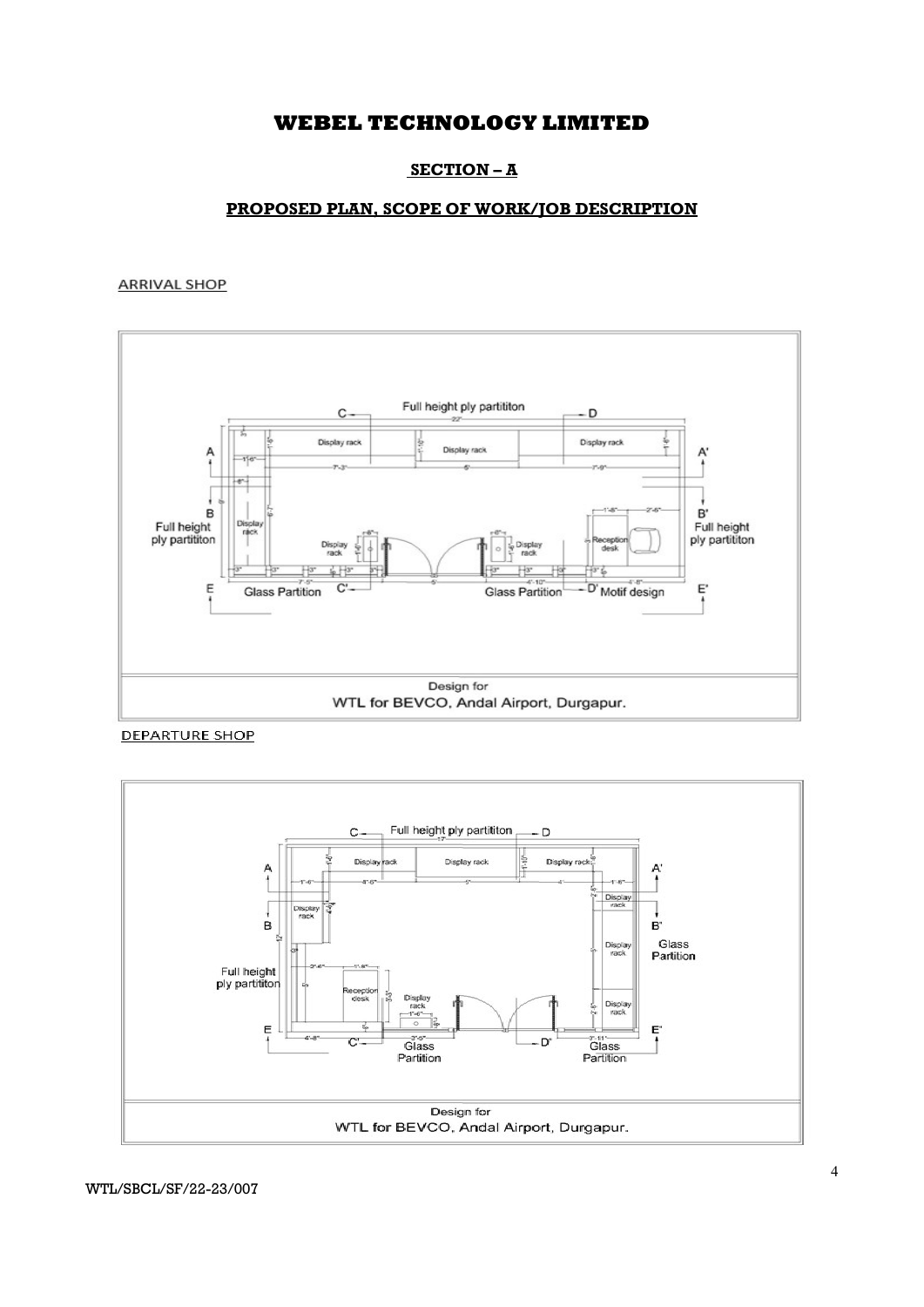| (1) SCOPE OF WORK FOR INTERIOR WORK |                                                                                                                                                                                                                                                                                             |             |                |  |  |  |
|-------------------------------------|---------------------------------------------------------------------------------------------------------------------------------------------------------------------------------------------------------------------------------------------------------------------------------------------|-------------|----------------|--|--|--|
|                                     | (A) CARPENTAR'S WORKS                                                                                                                                                                                                                                                                       |             |                |  |  |  |
| SL.<br>No.                          | <b>DESCRIPTION</b>                                                                                                                                                                                                                                                                          | <b>UNIT</b> | Qty.           |  |  |  |
| $\mathbf{1}$                        | Supply and Installation of making of 4" raised FLOOR: wooden grid work<br>with 19mm plywood on top to raise the floor by 4" for both the shops. 12'-<br>$0''(L)$ X 17'-0" X 4"(H) - 1 shop (Departure) 22'-0"(L) X 9'-0"*W) X 4"(H) - 1<br>shop (Arrival)                                   | Sqft        | 400            |  |  |  |
| 2                                   | Supply and Installation of making of CEILING to cover the shop: wooden<br>grid work with 19mm plywood below for both the shops. 12'-0"(L) X 17'-0" X<br>4"(H) - 1 shop (Departure) 22'-0"(L) X 9'-0"*W) X 4"(H) - 1 shop (Arrival)                                                          | Sqft        | 400            |  |  |  |
| 3                                   | Supply and Installation of gypsum suspended ceiling: Gypsum board<br>suspended ceiling with aluminum framing as per design.                                                                                                                                                                 | Sqft        | 400            |  |  |  |
| 4                                   | Supply and Installation of wooden suspended ceiling: Wooden suspended<br>ceiling with required framing as per design.                                                                                                                                                                       | Sqft        | 400            |  |  |  |
| 5                                   | Supply and Installation of laminated wooden flooring: Branded laminated<br>wooden flooring as approved                                                                                                                                                                                      | Sqft        | 400            |  |  |  |
| 6                                   | Supply and Installation of plywood partition: Full height plywood partition<br>with mat finish approved 1mm veneer/laminate as per approved design.                                                                                                                                         | Sqft        | 480            |  |  |  |
| 7                                   | Supply and Installation of brand display area: Plywood finished brand display<br>area above the display rack.                                                                                                                                                                               | Sqft        | 95             |  |  |  |
| 8                                   | Supply and Installation of plywood partition with toughened glass : Full<br>height plywood partition with mat finish approved 1mm veneer/laminate and<br>tinted glass as per design.                                                                                                        | Sqft        | 212            |  |  |  |
| 9                                   | Supply and Installation of plywood partition with toughened glass for facia of<br>the shop: Full height plywood partition with mat finish 1mm laminate with<br>tinted glass as per design.                                                                                                  | Sqft        | 480            |  |  |  |
| 10                                  | Supply and Installation of toughened glass double door: Toughened glass<br>main double door on floor spring with door lock provision.                                                                                                                                                       | Sqft        | 80             |  |  |  |
| 11                                  | Supply and Installation of cash counter: 19mm plywood with mat finish 1mm<br>outside veneer/laminate and inside 0.8mm inside laminate finished cash<br>counter with shutter, drawer and lock and handles (all other hardware hinges,<br>magnet, drawer channel). 4'-6"(L)X1'-6"(W)X2'-6"(H) | Nos.        | 2              |  |  |  |
| 12                                  | Supply and Installation of standalone display area: Plywood finished<br>standalone display area with metal support from floor and ceiling.                                                                                                                                                  | Nos.        | $\overline{2}$ |  |  |  |
| 13                                  | Supply and Installation of panel: Special panel on back side wall of cash<br>counter.                                                                                                                                                                                                       | Sqft        | 55             |  |  |  |
| 14                                  | Supply and Installation of storage: Plywood storage with mat finish 1mm<br>outside laminate and .8mm inside laminate for storage below display rack.                                                                                                                                        | Sqft        | 160            |  |  |  |
| 15                                  | Supply and Installation of display rack: Plywood finished display rack with<br>mat finish 1mm laminate.                                                                                                                                                                                     | Sqft        | 120            |  |  |  |
| 16                                  | Supply and Installation of display cabinet: Plywood finished display rack with<br>mat finish 1mm laminate and mirror on the back of the cabinet.                                                                                                                                            | Sqft        | 75             |  |  |  |
| 17                                  | Supply and Installation of canvas print designer panel: Plywood finished<br>backing canvas print next to the cash counter.                                                                                                                                                                  | Sqft        | 32             |  |  |  |
| 18                                  | Supply and Installation of exterior motif designer panel: Plywood finished<br>exterior motif design with light installation.                                                                                                                                                                | Sqft        | 110            |  |  |  |
|                                     | (B) PAINTING, VERNISHING ETC.                                                                                                                                                                                                                                                               |             |                |  |  |  |
| 1                                   | Supply and application of paint on ceiling: Paint on ceiling surface with 2<br>coats of primer and 3 coats of premium grade paint.                                                                                                                                                          | Sqft        | 400            |  |  |  |
| $\overline{c}$                      | Supply and application of melamine polish on furniture: Polish on required<br>furniture surface.                                                                                                                                                                                            | LS          | 1              |  |  |  |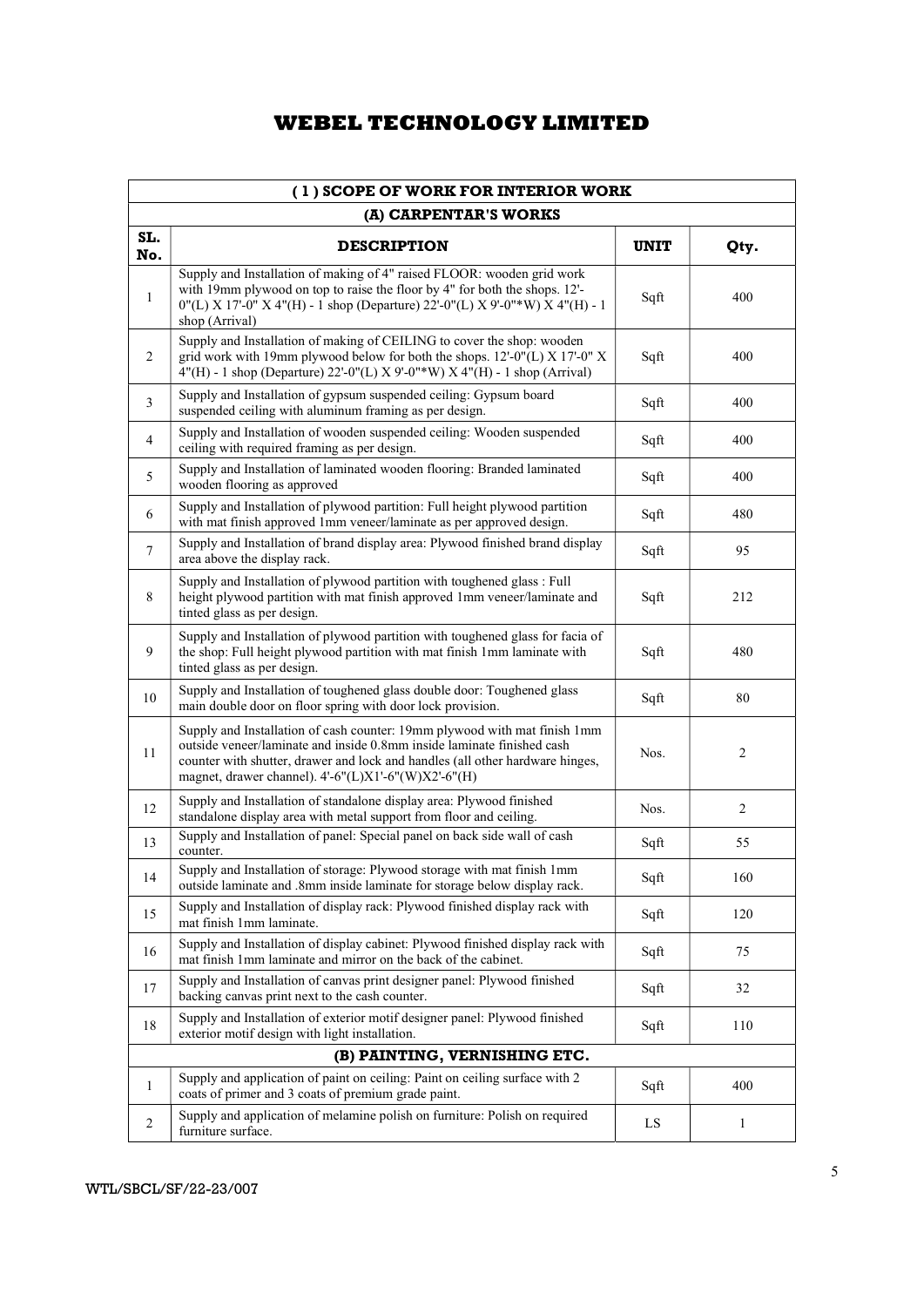| $\overline{3}$                               | Supply and application of paint on wall: Paint on wall surface with 2<br>coats of primer and 3 coats of premium grade paint for store room   | LS   | 1              |  |  |
|----------------------------------------------|----------------------------------------------------------------------------------------------------------------------------------------------|------|----------------|--|--|
|                                              | (C) GLASS SHELVE, METAL RACK ETC.                                                                                                            |      |                |  |  |
| $\mathbf{1}$                                 | Supply and installation of Glass as required for glass shelves, mirror, tinted<br>glass for ply partition                                    | LS   | $\mathbf{1}$   |  |  |
| $\mathfrak{D}$                               | Supply and Installation of metal rack: Metal racks for store room to<br>keep boxes as per design approved.                                   | LS   | 1              |  |  |
|                                              | (2) SCOPE OF WORK FOR ELECTRICAL WORK                                                                                                        |      |                |  |  |
|                                              | (A) Laying of Cable                                                                                                                          |      |                |  |  |
| $\mathbf{1}$                                 | Supply and Installation of Electrical power arrangements: Wiring of lights,<br>sockets, modular switches inside the shops as per requirement | LS   | 2              |  |  |
| 2                                            | Supply and Installation of Electrical power arrangements: Wiring of<br>lights, sockets, switches inside the store room.                      | LS   | 1              |  |  |
|                                              | (B) Light & fittings                                                                                                                         |      |                |  |  |
| $\mathbf{1}$                                 | Supply and Installation of LED glow sign for exterior: LED glow sign on the<br>facia of the shops.                                           | Nos. | 4              |  |  |
| 2                                            | Supply and Installation of LED glow sign for interior: LED glow sign on the<br>facia of the shops.                                           | Nos. | $\mathfrak{D}$ |  |  |
| 3                                            | Supply and Installation of lights: Installing LED/ decorative lights on ceiling.                                                             | LS   | $\mathbf{1}$   |  |  |
| $\overline{4}$                               | Supply and Installation of designed hanging lights: Designed hanging light in<br>the cash counter area.                                      | Nos. | 8              |  |  |
| 5                                            | Supply and Installation of ELECTRICAL fittings: Electrical fitting 1<br>fan, 2 tube lights for store room                                    | LS   | 1              |  |  |
|                                              | (3) SCOPE OF WORK FOR CCTV SURVEILLANCE                                                                                                      |      |                |  |  |
| $\mathbf{1}$                                 | Supply and Installation of CCTV wiring: Installation of CCTV supporting<br>wiring as approved (Adequate nos. for each shop).                 | LS   | $\mathbf{1}$   |  |  |
|                                              | (4) SCOPE OF WORK FOR STRUCTURE LAN                                                                                                          |      |                |  |  |
| $\mathbf{1}$                                 | Supply and Installation of LAN cabling: LAN connection with supporting<br>wiring.                                                            | LS   | $\mathbf{1}$   |  |  |
| (5) SCOPE OF WORK FOR AIRCONDITIONING SYSTEM |                                                                                                                                              |      |                |  |  |
| $\mathbf{1}$                                 | Supply and Installation of AIR CONDITIONER: Installation of 2 tons A.C for<br>each shop with proper wiring.                                  | Nos. | 2              |  |  |
|                                              | (6) SCOPE OF WORK FOR FURNITURE                                                                                                              |      |                |  |  |
| $\mathbf{1}$                                 | Supply and Installation of hardware fittings for all the furniture as required.<br>(Handle, Knob, locks & etc)                               | LS   | $\mathbf{1}$   |  |  |
| 2                                            | Supply and Installation of chairs.                                                                                                           | Nos. | 4              |  |  |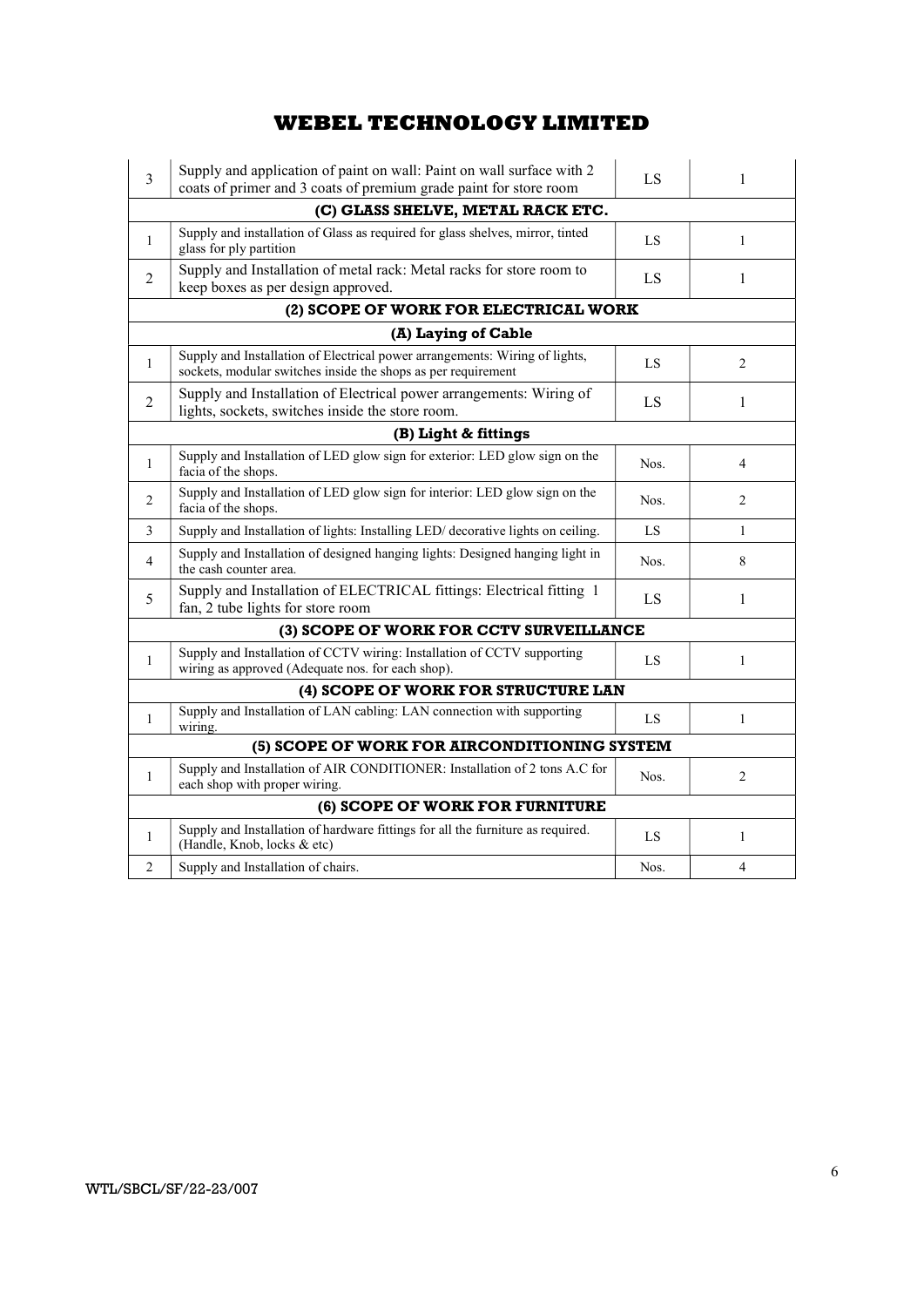### SECTION – B

### ELIGIBILITY CRITERIA

- 1. The bidder must be a company registered under Companies Act, 1956/2013 or Partnership or LLP or OPC or Proprietary Firm. Documentary (Certificate of incorporation/Relevant document) evidence to be submitted.
- 2. The bidder should have their presence in West Bengal / Kolkata with own office. Valid proof should be submitted along with the bid.
- 3. The bidder should have valid GST Registration Certificate, PAN & Trade License. Bidder shall have to submit photocopy of the documents.
- 4. The bidder shall have executed "Similar Nature" of single order an amount not less than Rs.15 Lakhs in last three financial years (considering FY – 2019-20, 2020-21 & 2021-22) in Government Department/PSU/Autonomous Body any reputed organization. References order copy for the project to be provided.

#### OR

The bidder shall have executed "Similar Nature" of two orders an amount in total not less than Rs.30 Lakhs in last three financial years (considering FY – 2019-20, 2020-21 & 2021-22) in Government Department/PSU/Autonomous Body any reputed organization. References order copy for the project to be provided.

- 5. The bidder should have total annual turnover of not less than Rs.50.00 Lakh during the last four financial years (considering FY –2018-19, 2019-20, 2020-21, 2021-22). Bidder shall have to submit Audited Balance Sheet / Audited Accounts / Auditor Certificate in support of their claim.
- 6. The bidder shall submit Bid Form (Section E) duly signed by the authorized signatory of the company as per the format enclosed. Deviation in format may not be accepted.
- 7. The bidder shall not have been blacklisted by any State/Central Government or PSU Organization or bilateral/multilateral funding agencies for breach of ethical conduct or fraudulent practices as on date of submission of the proposal. Declaration on bidder's letter head to be submitted.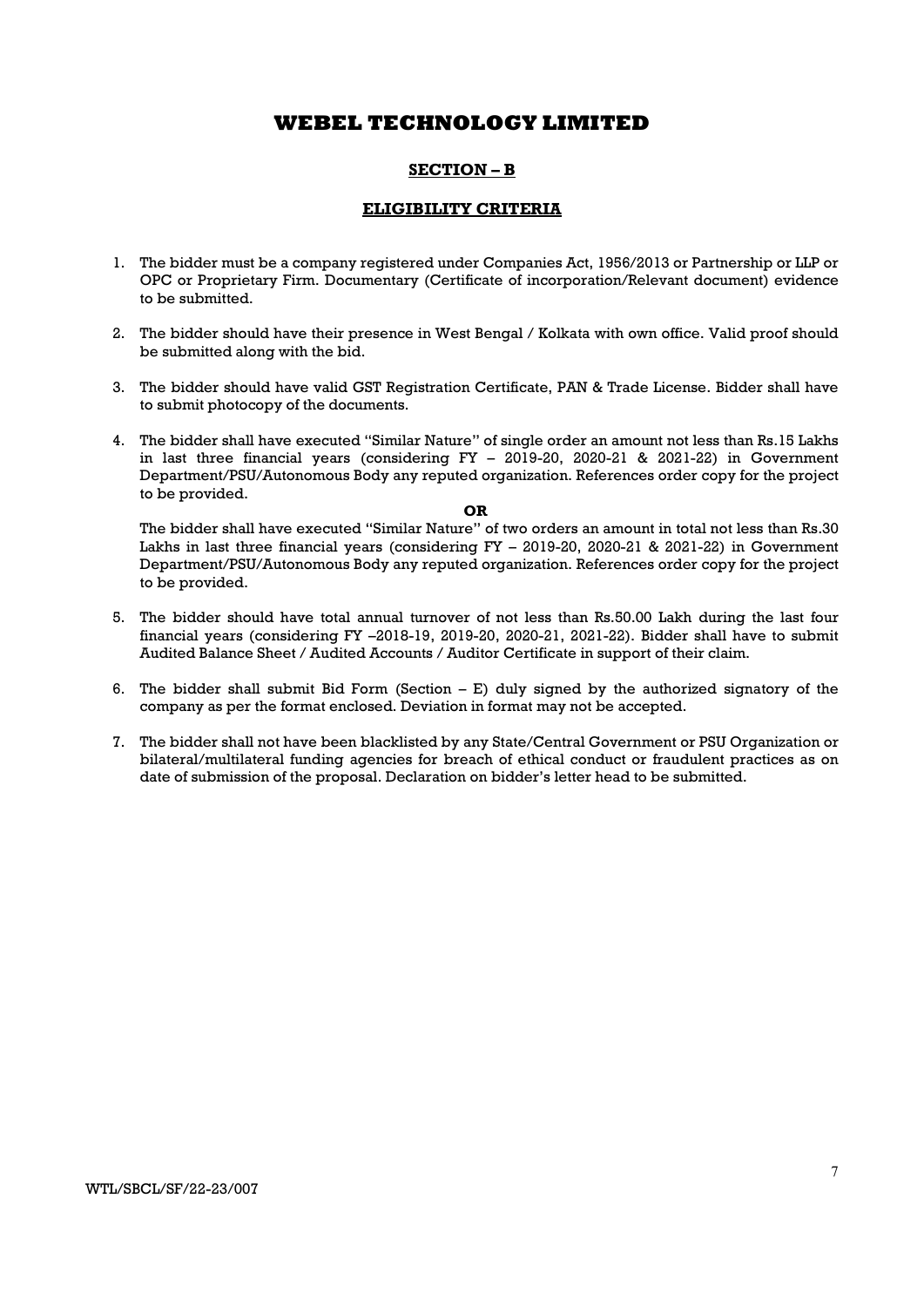## SECTION – C

# DATE AND TIME SCHEDULE

| Sl. No.      | <b>Particulars</b>                                                                                             | Date & Time                   |
|--------------|----------------------------------------------------------------------------------------------------------------|-------------------------------|
| 1.           | Date of uploading of N.I.T. & other Documents (online)<br>(Publishing Date)                                    | 24.05.2022                    |
| $\mathbf{2}$ | Documents download/sale start date (Online)                                                                    | 24.05.2022                    |
| 3            | Last Date and time of sending the queries (Offline)                                                            | 27.05.2022 at 16.00 Hrs.      |
| 4            | Pre Bid Meeting at WTL Office (Off Line)                                                                       | 30.05.2022 at 11.30 Hrs.      |
| 5            | Corrigendum, if any will be published (On Line)                                                                |                               |
| 6            | Bid Submission start date & time (On line)                                                                     | 04.06.2022 at 11.00 Hrs.      |
| $\mathbf 7$  | Last Date & time of submission of Earnest Money Deposit<br>(On line)                                           | Before Uploading of<br>Tender |
| 8            | Last Date & time of submission of Tender Fee (On line)                                                         | Before Uploading of<br>Tender |
| 9            | Bid Submission closing date & time (On line)                                                                   | 08.06.2022 at 12.00 Hrs.      |
| 10           | Bid opening date & time for Technical Proposals (Online)                                                       | 10.06.2022 at 12.00 Hrs.      |
| 11           | Date of uploading the final list of Technically Qualified<br>Bidder (online) after disposal of appeals, if any |                               |
| 12           | Date for opening of Financial Bid (Online)                                                                     |                               |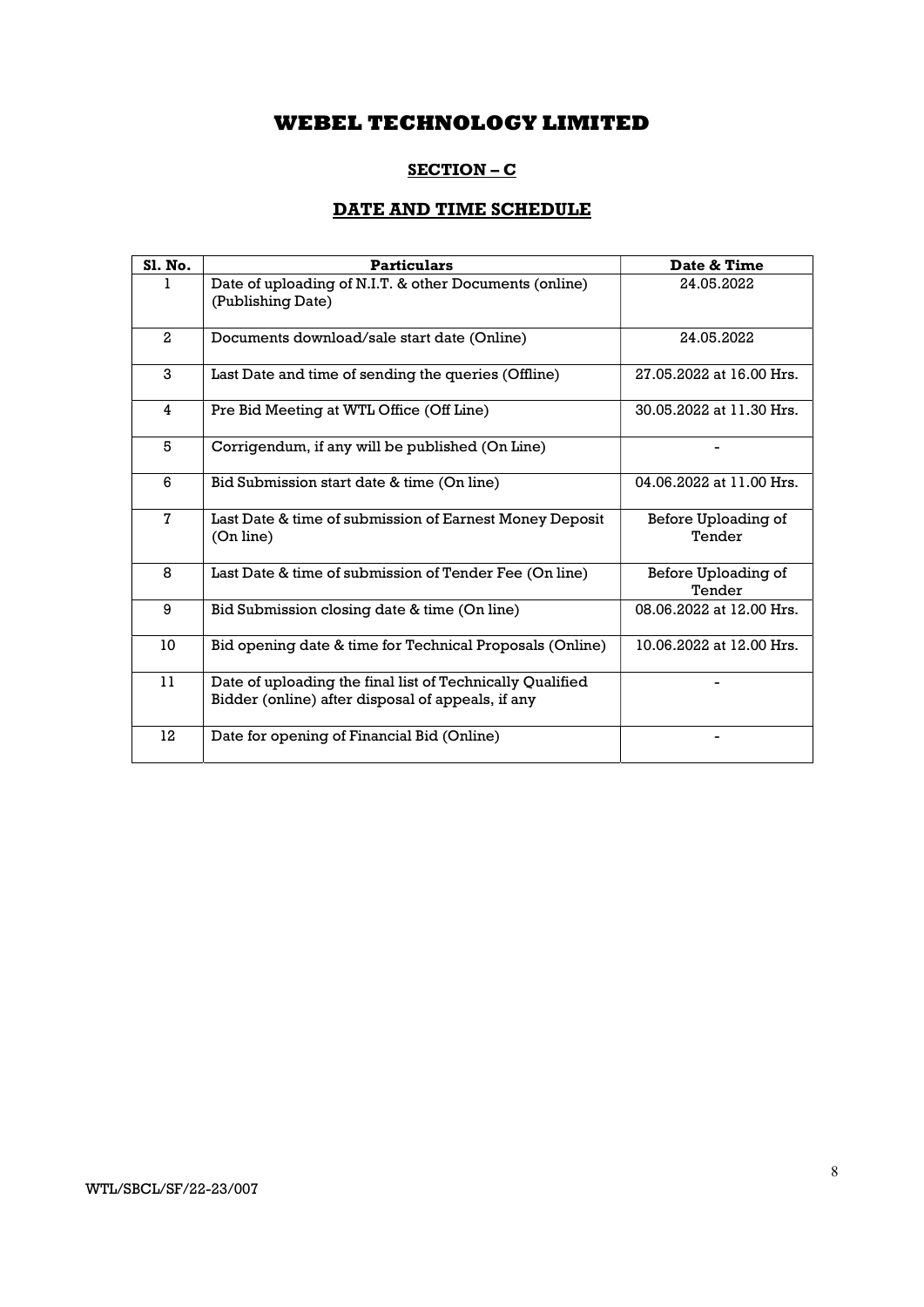### SECTION – D

### INSTRUCTION TO BIDDER

### 1. DEFINITIONS

In this document, the following terms shall have following respective meanings:

"Acceptance Test Document" means a document, which defines procedures for testing the functioning of installed system. The document will be finalized with the contractor within 7 days of issuance of the Letter of Award.

"Bidder" means any firm offering the solution(s), service(s) and /or materials required in the RFP. The word Bidder when used in the pre award period shall be synonymous with Bidder, and when used after award of the Contract shall mean the successful Bidder.

"Contract" is used synonymously with Agreement.

"Contract Price" means the price to be paid to the Contractor for providing the Solution, in accordance with the payment terms.

"Contractor" means the Bidder whose bid to perform the Contract has been accepted by Tender Committee and is named as such in the Letter of Award.

"Default Notice" shall mean the written notice of Default of the Agreement issued by one Party to the other.

"Installation" shall mean installation of necessary Application & Database software and integration of Central Monitoring System.

"Fraudulent Practice" means a misrepresentation of facts in order to influence a procurement process or the execution of a Contract and includes collusive practice among Bidders (prior to or after Bid submission) designed to establish Bid prices at artificial noncompetitive levels and to deprive the Excise Directorate and eventually Gov. of W. Bengal of the benefits of free and open competition.

"Good Industry Practice" shall mean the exercise of that degree of skill, diligence and prudence which would reasonably and ordinarily be expected from a reasonably skilled and experienced Operator engaged in the same type of undertaking under the same or similar circumstances.

"Government" / "Gov. of W. Bengal" means the Government of West Bengal.

"GoI" shall stand for the Government of India.

"GoWB" means Government of West Bengal

"WBSBCL" means West Bengal State Beverages Corporation Ltd., GoWB.

"Personnel" means persons hired by the Bidder as employees and assigned to the performance of the Infrastructure Solution or any part thereof.

"Similar Nature of Work" means site preparation work including civil & electrical work

"Project" establishment of Stalls along with Fabrication, concept, design, interior work of at Kavi Nazrul Islam Airport, Andal.

"Services" means the work to be performed by the Bidder pursuant to this Contract, as described in the detailed Scope of Work.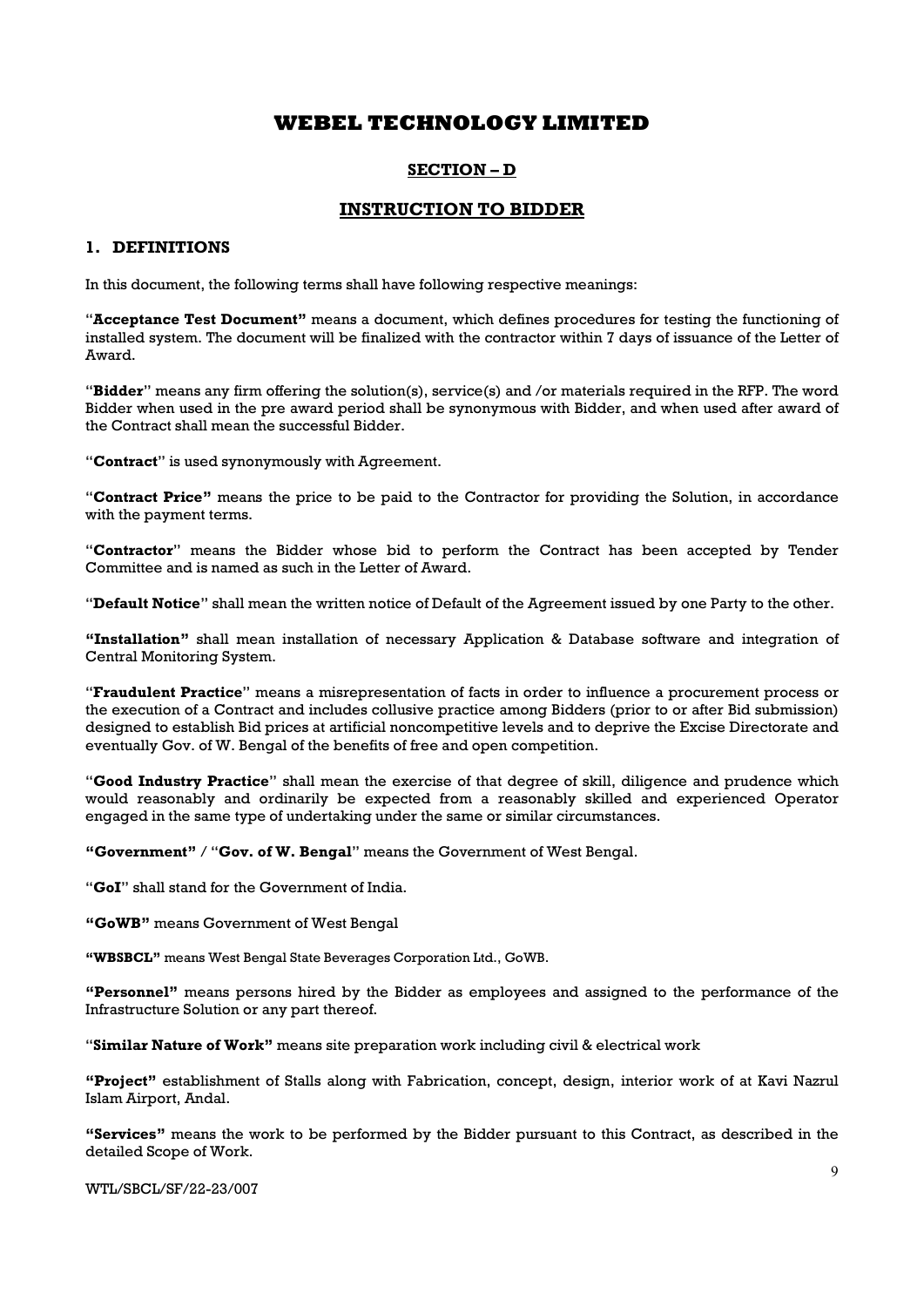"Interest rate" means "364 days Government of India (GoI) Treasury Bills" rate.

"Law" shall mean any Act, notification, bye law, rules and regulations, directive, ordinance, order or instruction having the force of law enacted or issued by the Central Government and/or the Government of West Bengal or any other Government or regulatory authority or political subdivision of government agency.

"LOI" means issuing of Letter of Intent shall constitute the intention of the WTL to place the Purchase Order with the successful bidder.

"**Operator**" means the company providing the services under Agreement.

"Requirements" shall mean and include schedules, details, description, statement of technical data, performance characteristics, standards (Indian as well as International) as applicable and specified in the Contract.

"Service" means provision of Contracted service viz., operation, maintenance and associated services for DEPLOYED SYSTEMS as per Section titled "Scope of Work"

"Termination Notice" means the written notice of termination of the Agreement issued by WTL.

"Uptime" means the time period when specified services are available with specified technical and service standards as mentioned in section titled WARRANTY SUPPORT" "%Uptime" means ratio of 'up time' (in minutes) as mentioned in section titled "Warranty support"

"Service Down Time" (SDT) means the time period when specified services with specified technical and operational requirements as mentioned in section titled "WARRANTY SUPPORT"" are not available to Gov. of W. Bengal and its user departments and organizations.

"WTL" means Webel Technology Limited a Govt. of W. Bengal undertaking.

#### 2. PRE BID MEETING

Pre Bid Meeting will be held on 30.05.2022 at 11.30 hrs. (On-Line Meeting). Bidder can send their queries as per format (Section - L) to Manager (Purchase) (purchase $@wtl.co.in$ ). Only the queries received within the stipulated date prior to the Pre Bid Meeting will be answered. Interest bidders are requested to send mail to (purchase@wtl.co.in) for participation of online pre-bid meeting Based on request WTL will share meeting id / links for meeting. If there is any change in date and time then will inform.

### 3. COST OF BIDDING

The bidder shall bear all costs associated with the preparation and submission of the bid and WTL will no case be responsible for those costs regardless of the conduct or outcome of the bidding process.

### 4. BID DOCUMENT

Bidder is expected to examine all instructions, forms, terms and requirement in the bid document. The invitation to bid together with all its attachment thereto shall be considered to be read, understood and accepted by the bidder unless deviations are specifically stated in the seriatim by the bidder. Failure to furnish all information required by the bid document or a bid not substantially responsive to the bid document in every respect may result of the bid.

#### 5. AMENDMENT OF BID DOCUMENT

At any time prior to the deadline for submission of proposals, WTL reserves the right to add/modify/delete any portion of this document by issuance of an Corrigendum, which would be published on the website and will also be made available to the all the Bidder who have been issued the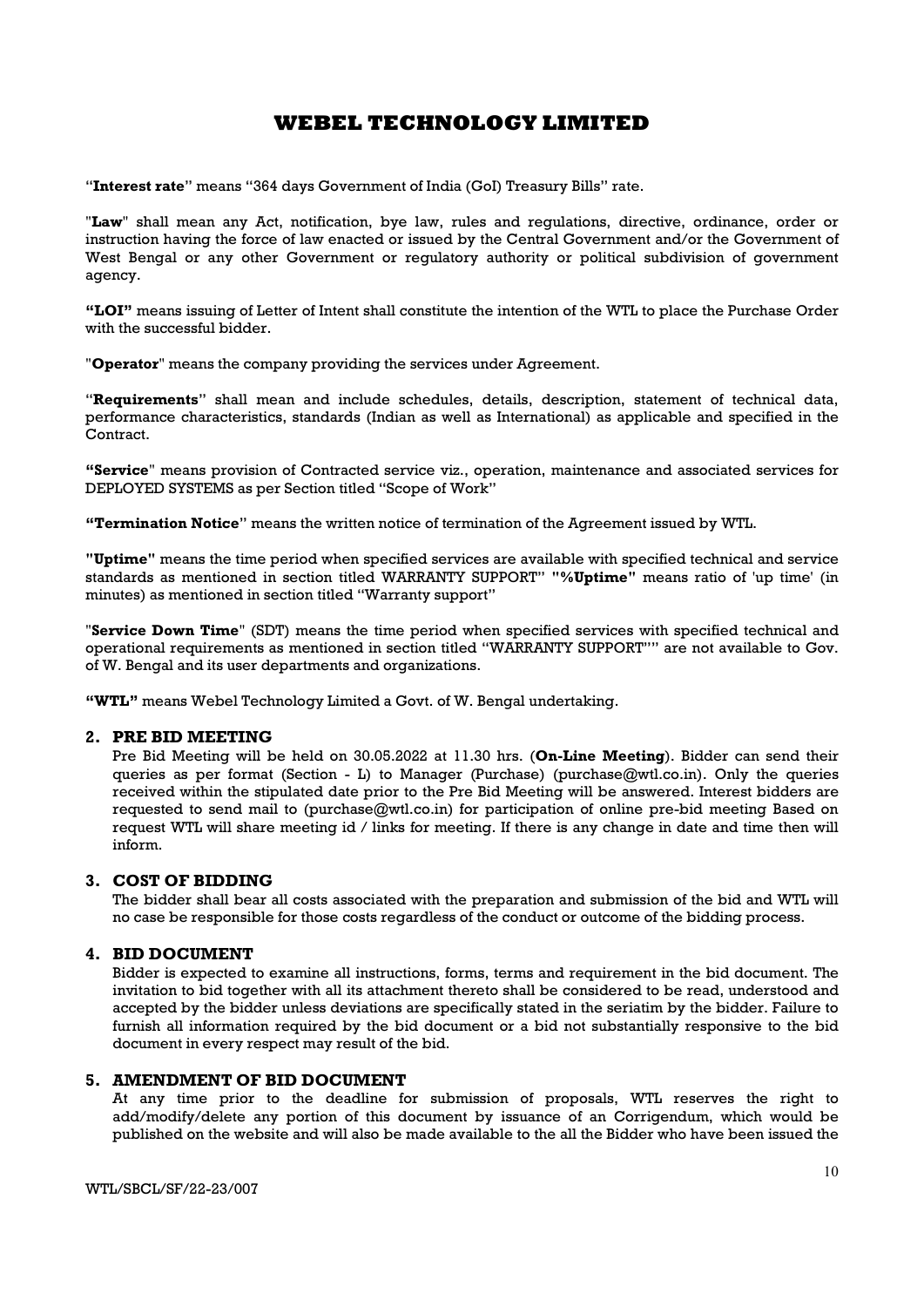tender document. The Corrigendum shall be binding on all bidders and will form part of the bid documents.

### 6. MODIFICATION AND WITHDRAWAL OF BIDS

As per the bidding process available in the tender. The bidder cannot modify or withdraw its bid after submission.

### 7. LANGUAGE OF BID & CORRESPONDENCE

The proposal will be prepared by the Bidder in English language only. All the documents relating to the proposal (including brochures) supplied by the firm should also be in English, and the correspondence between the Bidder & WTL will be in English language only. The correspondence by fax/E-mail must be subsequently confirmed by a duly signed formal copy.

#### 8. BIDDER'S SOLUTION

The bidders are requested to study the Bill of Material supplied with this document carefully. While working out the solution the bidder has to work with the broad minimum specification provided in the tender documents, conforming to the model, make and Part number (wherever provided). While submitting the bid the bidder has to detail out all components needed to complete the system BOM. The bidder is required quote for each item retaining all major components/sub system detailed and specified. As the contractor will be responsible for smooth functioning of the system, availability of spares during the tenure of the warranty period have to be take care by the contractor to maintain the guaranteed uptime.

### 9. EARNEST MONEY DEPOSIT (EMD) / TENDER FEE

The bidder shall furnish Online Receipt against payment of Tender Fees and Earnest Money Deposit.

### 10. REFUND OF EMD

EMD will be refunded to the unsuccessful bidders without interest by following guidelines of circular 3975-F(Y) dated 28/07/2016 on final selection of Successful Bidders.

### 11.FORFEITURE OF EMD

EMD made by Bidder may be forfeited under the following conditions:

If Bidder withdraws the proposal before the expiry of validity period.

During the evaluation process, if a Bidder indulges in any such activity as would jeopardize the process, the decision of WTL regarding forfeiture of EMD shall be final and shall not be called upon question under any circumstances.

If Bidder violates any of the provisions of the terms and conditions of the proposal.

In the case of a successful Bidder, if Bidder fails to:

- a) Accept the work order along with the terms and conditions.
- b) Furnish performance security.
- c) Violates any of the work conditions of this proposal or indulges in any such activities as would jeopardize the work.
- d) Submitting false/misleading information/declaration/documents/proof/etc.

The decision of WTL regarding forfeiture of EMD shall be final and shall not be called upon to question under any circumstances, besides, forfeiture of EMD even the Bidder will be deferred from participating in any job for a period of one year.

### 12.FORMS AND FORMATS

The various inputs for the Techno Commercial as Financial Bids are to be submitted in the format specified. The bidder shall use the form, wherever specified, to provide relevant information. If form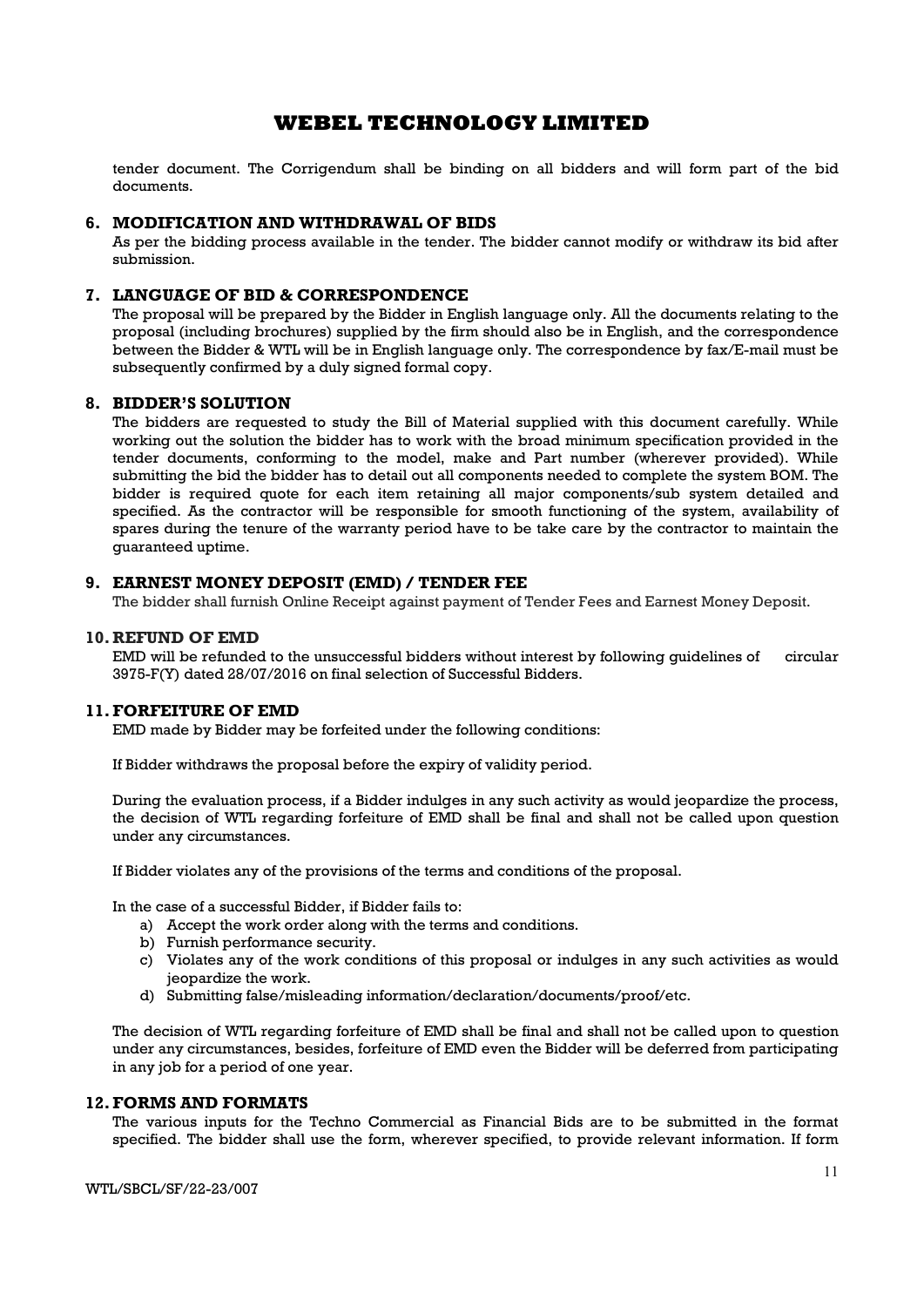does not provide space for any required information, space at the end of the form or additional sheets shall be used to convey the said information. For all other cases, the bidder shall design a form to hold the required information.

### 13.LACK OF INFORMATION TO BIDDER

The bidder shall be deemed to have carefully examined the Bid document to his entire satisfaction. Any lack of information shall not relieve the bidder of his responsibility to fulfill his obligation under the bid. If bidder has any queries relating to bid document then he can send the queries before the Pre Bid Meeting.

### 14. CONTRACT EXECUTION

On receipt of the Work Order / Letter of Award the contractor should submit a Performance Bank Guarantee (PBG) equivalent to 3% of the total contract value within three weeks from the date of receipt of Letter of Award/Order. The PBG should be valid for six month more than the warranty period. All delivery of the material will have to be completed within 45 days from the date of acceptance of contract and the contractor has to ensure all activities leading to the commissioning of the contract to be completed within 75 days from the date of award. Subsequent to the award of contract, the contractor will have to arrange for the requisite material as per BOM.

#### 15.TIME SCHEDULE FOR DELIVERY & INSTALLATION

Project will be deliver phase wise as per below mentioned table. Payment will be release as per delivery.

| <b>S1.</b><br>No. | <b>Job Description</b>                                                                                                                                                | Delivery & Installation Schedule                              |
|-------------------|-----------------------------------------------------------------------------------------------------------------------------------------------------------------------|---------------------------------------------------------------|
| ı.                | Establishment of Stalls (Arrival,<br>Departure and Store room) along with<br>Fabrication, concept, design, interior<br>work of at Kavi Nazrul Islam Airport,<br>Andal | Establish within 6-8 weeks after receiving<br>the work order. |

### 16.LIQUIDATED DAMAGE / PENALTY

The job includes the supply and installation of materials mentioned in the tender document. In the event of failure to meet the job completion in stipulated date/time liquidated damage may be imposed on the contractor for sum not less than 0.5% of the contract value for that item/job for each week or part thereof, subject to a ceiling of 10% of the total contract value (excluding all taxes & duties and other charges). In the event of LD exceeds 10% of the order value, WTL reserves the right to terminate the contract and WTL will get the job completed by any other competent party. The difference of cost incurred by WTL will be recovered from the contractor and PBG will be invoked.

#### 17.LIABILITY

In case of a default on bidder's part or other liability, WTL shall be entitled to recover damages from the Contractor. In each such instance, regardless of the basis on which WTL is entitled to claim damages from the Contractor (including fundamental breach, negligence, misrepresentation, or other contract or tort claim), Contractor shall be liable for no more than:

- Payment referred to in the Patents and Copyrights clause.
- Liability for bodily injury (including death) or damage to real property and tangible personal property limited to that cause by the Contractor's negligence.
- As to any other actual damage arising in any situation involving non-performance by Contractor pursuant to or in any way related to the subject of this Agreement, the charge paid by WTL for the individual product or Service that is the subject of the Claim. However, the contractor shall not be liable for
- For any indirect, consequential loss or damage, lost profits, third party loss or damage to property or loss of or damage to data.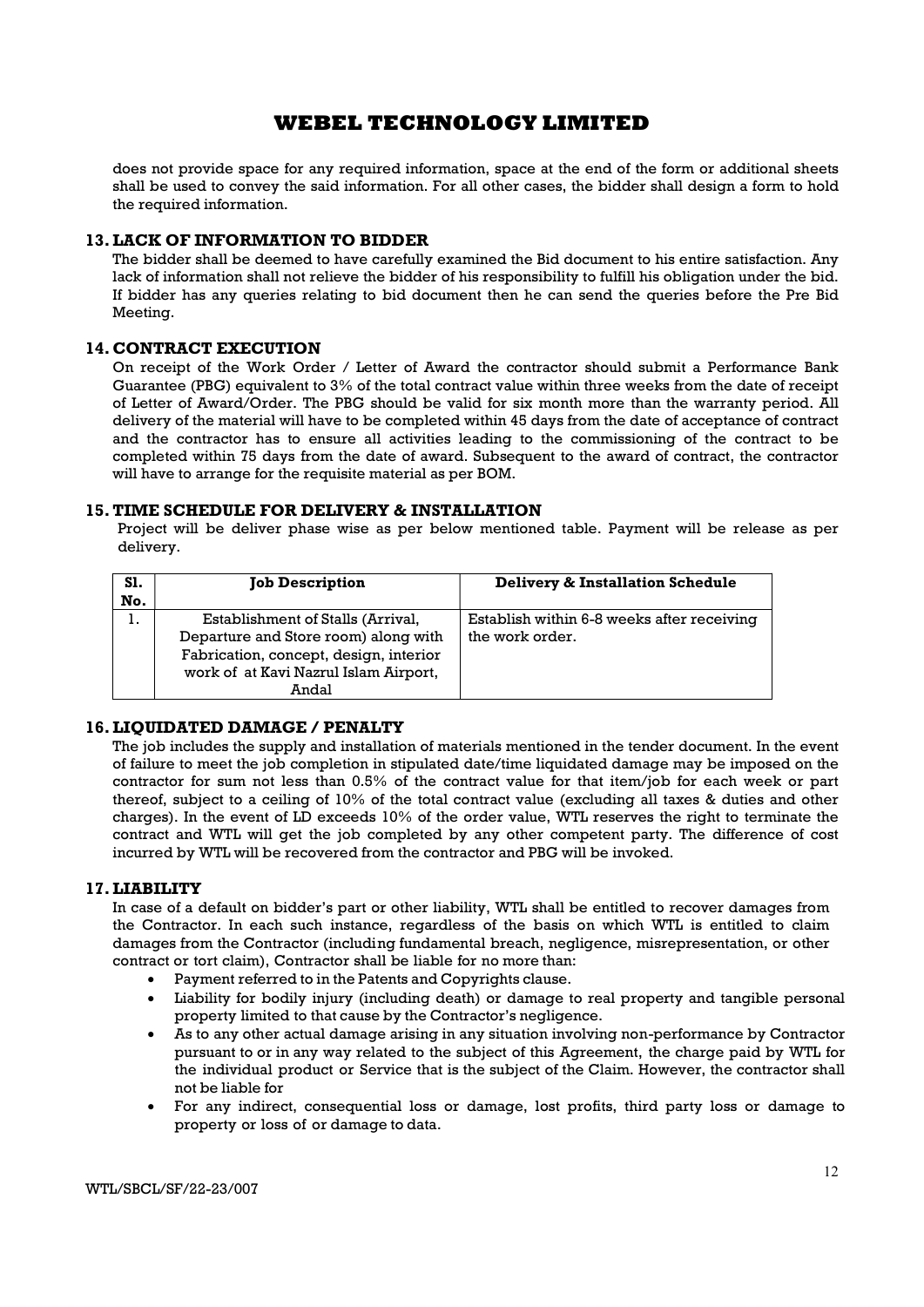For any direct loss or damage that exceeds the total payment for Contract Price made or expected to be made to the Contractor hereunder.

#### 18.PATENTS & COPYRIGHT

If a third party claims that a product delivered by the Contractor to WTL infringes that party's patent or copyright, the Contractor shall defend WTL against that claim at Contractor's expense and pay all costs, damages, and attorney's fees that a court finally awards or that are included in a settlement approved by the Contractor, provided that WTL.

- Promptly notifies Contractor in writing of the claim
- Allows Contractor to control and co-operate with Contractor in the defense and any related settlement negotiations.

Remedies: If such a claim is made or appears likely to be made, WTL would permit Contractor to enable WTL to continue to use the product, or to modify it, or replace it with one that is at least functionally equivalent. If Contractor determines that none of these alternatives is reasonably available, WTL agrees to return the product to Contractor on Contractor's written request. Contractor will then give WTL a credit equal to for a machine. WTL's net book value (provided WTL has followed generally accepted accounting principles for a generally available software product produced by Contractor (Program) the amount paid by WTL or 12 months charges (whichever is lesser) and for materials the amount paid by WTL for the materials. These will be Contractor's entire obligation regarding any claim of infringement.

#### 19. SUSPENSION OF WORK

WTL shall have the power at any time and from time to time by notice to the Contractor to delay or suspend the progress of the work or any part of the work due to any other adequate reasons and on receipt of such notice the contractor shall forthwith suspend further progress of the work until further notice from WTL. The Contractor shall recommence work immediately after receiving a notice to do so from WTL. The whole or any part of the time lost for such delay or suspension shall, if WTL in its absolute discretion thinks fit, but not otherwise, be added to the time allowed for completion.

### 20.TERMS OF PAYMENT

Payment terms will be after successfully completion of work as per scope of work. WTL will release payment on back-to-back basis, i.e., payment will be made only on receipt of payment from relevant customer, i.e., West Bengal State Beverages Corporation Ltd.

#### 21. GOVERNING LAWS

This contract should be governed by and interpreted by Arbitration clause in accordance with Laws in force in India. The courts at Kolkata shall have exclusive jurisdiction in all matters arising under the contract. The selected vendor shall keep himself fully informed of all current national, state and municipal law and ordinances. The selected vendor shall at their own expense, obtain all necessary permits and license and pay all fees and taxes required by law. These will be selected vendor's entire obligation regarding any claim of infringement. The selected vendor hereto agrees that it shall comply with all applicable union, state and local laws, ordinances, regulations and codes in performing its obligations hereunder, including the procurement of licenses, permits certificates and payment of taxes where required. The selected vendor shall establish and maintain all proper records (particularly, but without limitation, accounting records) required by any law, code/practice of corporate policy applicable to it from time to time including records and returns as applicable under labor legislation.

#### 22. CORRUPT OR FRAUDULENT

The Tender Committee requires that the bidders under this Tender observe the highest standards of ethics during the procurement and execution of such contracts. For this purpose the definition of corrupt and fraudulent practices will follow the provisions of the relevant laws in force. The Tender Committee will reject a proposal for award if it detects that the bidder has engaged in corrupt or fraudulent practices in competing for the contract in question. The Tender Committee will declare a firm ineligible, either indefinitely or for a stated period of time, if it at any time determines that the firm has engaged in corrupt and fraudulent practices in competing for, or in executing, a contract.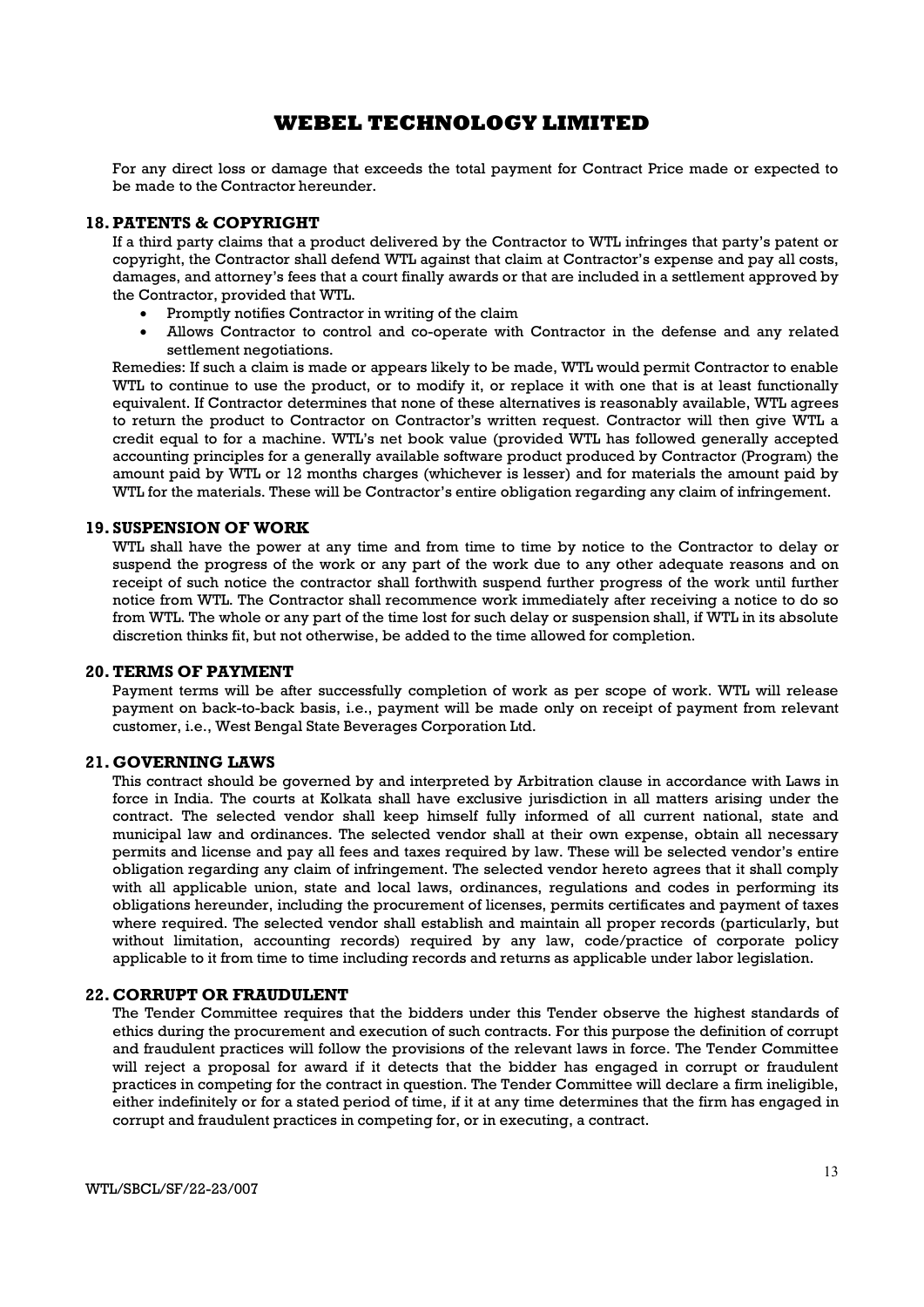#### 23.BIDING CLAUSE

All decisions taken by the Tender Committee regarding the processing of this tender and award of contract shall be final and binding on all parties concerned.

The Tender Committee reserves the right:

- To vary, modify, revise, amend or change any of the terms and conditions mentioned above and,
- To reject any or all the Tender/s without assigning any reason whatsoever thereof or to annul the bidding process and reject all bids at any time prior to award of contract, without thereby incurring any liability to the affected bidder(s) or any obligation to inform the affected bidder(s) of the grounds for such decision.

#### 24.WORKMEN'S COMPENSATION

In every case in which by virtue of the provision of the workmen's compensation Act 1923 or any other relevant acts and rules, compensation to a workmen employed by the contractor, is payable, then this should be done by the Contractor. If WTL is obliged to make any compensation under the said rules and acts, then the amount shall be recovered without prejudice, from the bills and due of the Contractor. WTL shall not be bound to contest any claim made against the Contractor in respect of workmen's compensation.

#### 25. CONTRACTOR'S EMPLOYEES

The Contractor shall comply with the provision of all labour legislation including the requirement of the payment of Wage Act 1936 and the rules framed there under and modifications thereof in respect of men employed by him in carrying out the contract. The Contractor must ensure that he complies with PF, ESI regulation for all his deployed employees. The Contractor shall see that all authorized Sub Contractors under him similarly complied with the above requirement.

#### 26. SAFETY MEASURES

The Contractor shall in the course of execution of the work take all necessary precaution for the protection of all persons and property. The Contractor shall take adequate measures to protect the work and present accident during the work. In the event of any accident to any person or persons or damage or injury of any description to any person or property due to failure on the part of the contractor in taking proper precautionary measures the contractor shall be responsible for and must make good the loss the damage at his own cost to the satisfaction of the department and employees of the department shall be indemnified from all claims or liabilities arising there from or any expenses incurred on account thereof.

#### 27.EQUIPMENT

All tools & tackles necessary for the work shall have to be procured by the contractor unless other wise specified elsewhere in these tender documents. The equipment used by the contractor for a particular work must be appropriate for the type of work. The contractor shall maintain the equipment used on the work properly so that they are in good working condition. In no case shall the contractor use defective or imperfect equipment in the work. The contractor shall arrange to replace or repair all defective equipment so that the progress of the work is not hampered. No defective equipment should be left at the site of work and the department shall not be responsible for any loss or damage to any of these equipments during the course of the execution of the work.

#### 28. SUB-CONTRACT

The purchaser (WTL) does not recognize the existence of Sub-Contractors. The Contractor's responsibility is not transferable. No consortium partner is allowed.

#### 29.TERMINATION FOR DEFAULT

WTL may without prejudice to any other remedy or right of claim for breach of contract by giving not less than 30 days written notice of default sent to the contractor, terminate the order in whole or in part. If the contractor materially fails to render any or all the services within the time period specified in the contract or any extension thereof granted by WTL in writing and fails to remedy its failure within a period of thirty days after receipt of default notice from WTL. If the project (delivery, commissioning as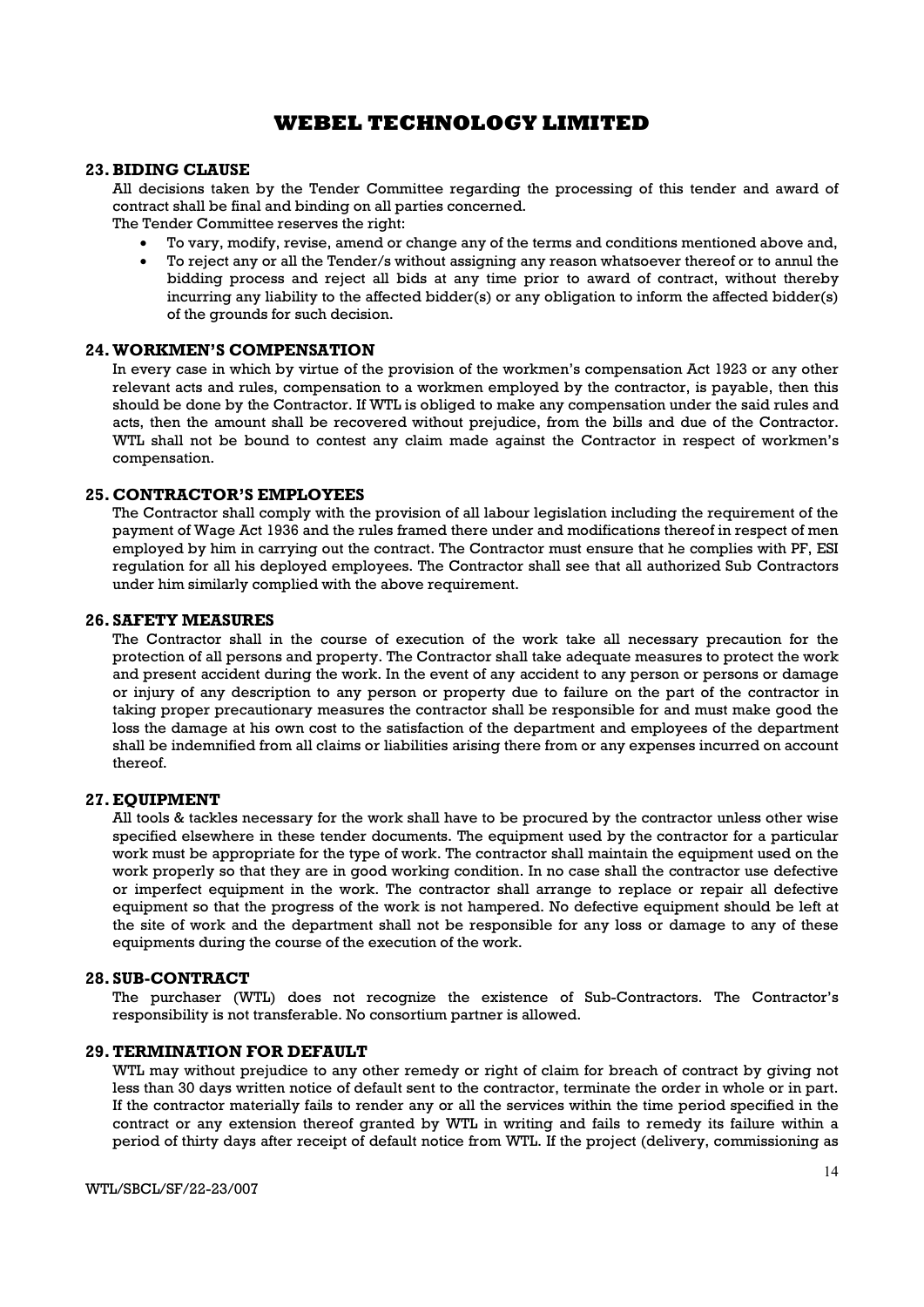well as warranty maintenance support is not carried out according to specification due to deficiency in service as per terms of the contract. In such case WTL will invoke the amount held back from the contractor as PBG.

#### 30.BANKRUPTCY

If the contractor becomes bankrupt or have a receiving order made against him or compound with his creditors or being a corporation commence to be wound up, not being a voluntary winding up for the purpose only or amalgamation or reconstruction, or carry on their business under a receiver for the benefit of their creditors or any of them, WTL shall be at liberty to terminate the engagement forthwith without any notice in writing to the contractor or to the liquidator or receiver or to any person in whom the contractor may become vested and without any compensation to give such liquidator or receiver or other person the option of carrying out the engagement subject to their providing a guarantee for the due and faithful performance of the engagement up to an amount to be determined by WTL.

### 31.FORCE MAJEURE

It is hereby defined as any cause, which is beyond the control of the Contractor or WTL as the case may be, which such party could not foresee or with a reasonable amount of diligence could not have foreseen and which substantially affect the performance of the contract, such as

- War, Hostilities or warlike operations (whether a state of war be declared or not), invasion, act of foreign enemy and civil war.
- Rebellion, revolution, insurrection, mutiny, usurpation of civil or military, government, conspiracy, riot, civil commotion and terrorist area.
- Confiscation, nationalization, mobilization, commandeering or requisition by or under the order of any government or de facto authority or ruler, or any other act or failure to act of any local state or national government authority.
- Strike, sabotage, lockout, embargo, import restriction, port congestion, lack of usual means of public transportation and communication, industrial dispute, shipwreck, shortage of power supply epidemics, quarantine and plague.
- Earthquake, landslide, volcanic activity, fire flood or inundation, tidal wave, typhoon or cyclone, hurricane, nuclear and pressure waves or other natural or physical disaster.

If either party is prevented, hindered or delayed from or in performing any of its obligations under the Contract by an event of Force Majeure, then it shall notify the other in writing of the occurrence of such event and the circumstances of the event of Force Majeure within fourteen days after the occurrence of such event. The party who has given such notice shall be excused from the performance or punctual performance of its obligations under the Contract for so long as the relevant event of Force Majeure continues and to the extent that such party's performance is prevented, hindered or delayed.

The party or parties affected by the event of Force Majeure shall use reasonable efforts to mitigate the effect of the event of Force Majeure upto its or their performance of the Contract and to fulfill its or their obligation under the Contract but without prejudice to either party's right to terminate the Contract.

No delay or nonperformance by either party to this Contract caused by the occurrence of any event of Force Majeure shall.

- Constitute a default or breach of the contract.
- Give rise to any claim fro damages or additional cost or expense occurred by the delay or nonperformance. If, and to the extent, that such delay or nonperformance is caused by the occurrence of an event of Force Majeure.

#### 32. INSURANCE COVERAGE

Appropriate insurance to cover all solution components for the transit period and until the time of its acceptance at the respective site is to be taken by the contractor. As the contractor will carry the risk for the material in his books during transit, the contractor should arrange insurance for the total system as period from the dispatch till Acceptance Test is successfully achieved. Further the contractor is to take all required insurance coverage in respect of all its personnel who shall be working on this engagement.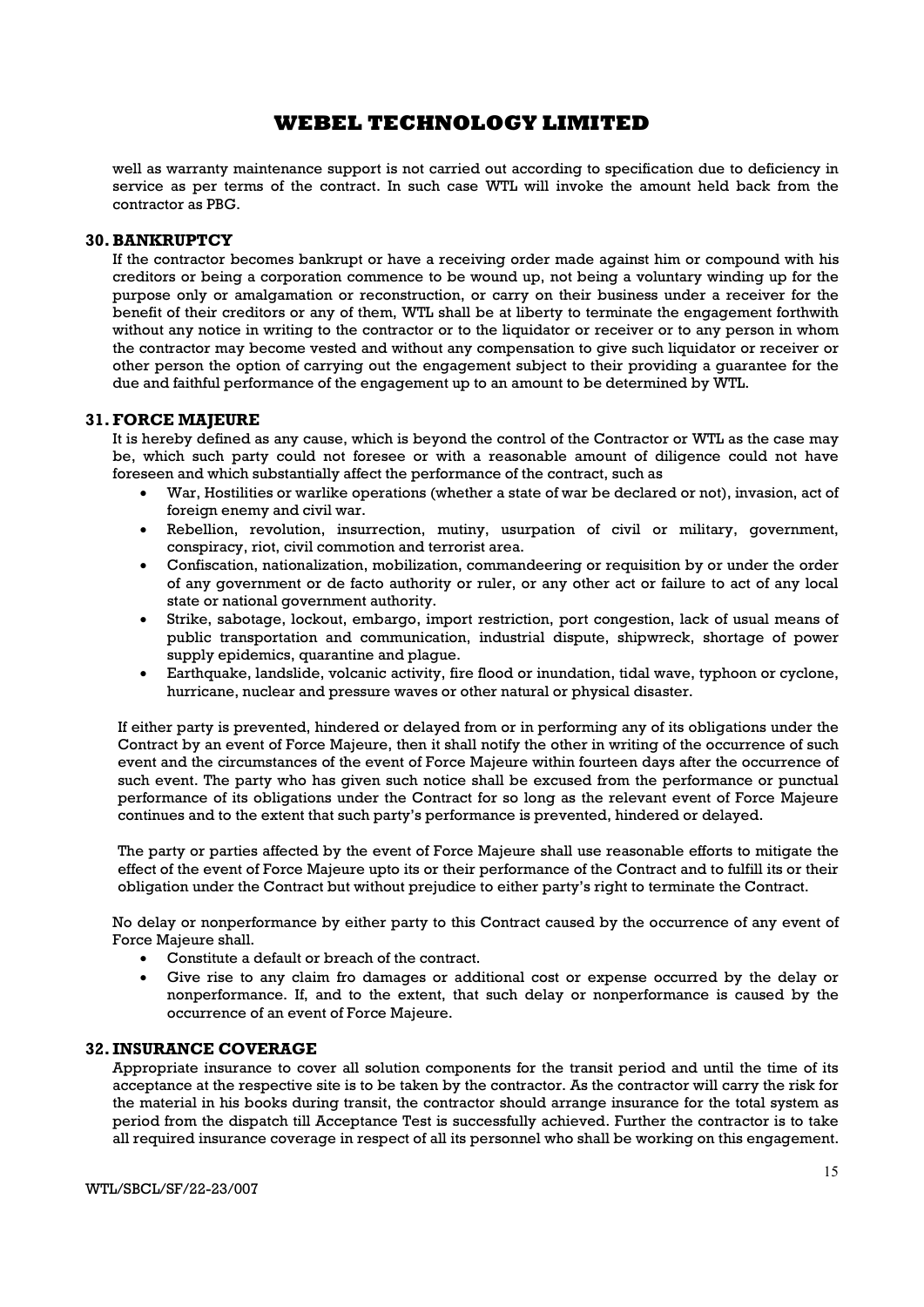#### 33.WARRANTY

One year after successful completion of work

#### 34.WARRANTY SUPPORT & SLA

1 year warranty after completion of successful implementation of project

### 35.PERFORMANCE BANK GUARANTEE (PBG)

As a guarantee for timely delivery, installation and commissioning of equipment as well as performance of on-site warranty support, as mentioned in Bill of Material, from the date of final acceptance of systems and pertaining to proper running of the systems, the bidder will have to submit 3% of the contract value as security in the form of Performance Bank Guarantee from any nationalized bank as per format enclosed (Section – N).

### 36. SI/BIDDER/CONTRACTOR'S RESPONSIBILITIES

Refer Section – C (Scope of Work & Responsibility)

#### 37.NO WAIVER OF RIGHTS

Neither the inspection by WTL or any of their agents nor any order by WTL for payment of money or any payment for or acceptance of the whole or any part of the works by WTL, nor any extension of time, nor any possession taken by WTL shall operate as a waiver of any provision of the contract or of any power reserved to WTL, or any right to damages here in provided, nor shall any waiver of any breach in the contract be held to be a waiver of any other subsequent breach.

#### 38. GRAFTS, COMMISSIONS, GIFTS, ETC.

It is the Purchaser's policy to require that bidders, suppliers, contractors and consultants under contracts, observe the highest standard of ethics during the procurement and execution of such contracts. Any graft, commission, gift or advantage given, promised or offered by or on behalf of the contractor or his partner, agent, officers, director, employee or servant or any one on his or their behalf in relation to the obtaining or to the execution of this or any other contract with WTL shall in addition to any criminal liability which it may incur, subject the contractor to the cancellation of this and all other contracts and also to payment of any loss or damage to WTL resulting from any cancellation. WTL shall then be entitled to deduct the amount so payable from any monies otherwise due to the contractor under contract.

#### 39.ENFORCEMENT OF TERMS

The failure of either party to enforce at any time any of the provision of this contract or any rights in respect thereto or to exercise any option here in provided shall in no way be construed to be a waiver to such provisions, rights or options or in any way to affect the validity of the contract. The exercise by either party of any of its rights herein shall not preclude or prejudice either party from exercising the same or any other right it may have hereunder.

#### 40.PERIOD OF VALIDITY OF OFFER

For the purpose of placing the order, the proposals shall remain valid till 180 days. During the period of validity of proposals, the rates quoted shall not change. In exceptional circumstances, WTL may ask for extension of the period of validity and such a request shall be binding on Bidders. WTL's request and the response to such a request by various Bidders shall be in writing. A Bidder agreeing to such an extension will not be permitted to increase its rates.

#### 41.TAXES & DUTIES

- The prices shall be inclusive of all taxes & levies including GST and other statutory duties as applicable. Rate of taxes should be indicated separately in the Price Bid.
- Contract Price specified in Price Bid should be based on the taxes & duties and charges prevailing at the date one day prior to the last date of Bid submission.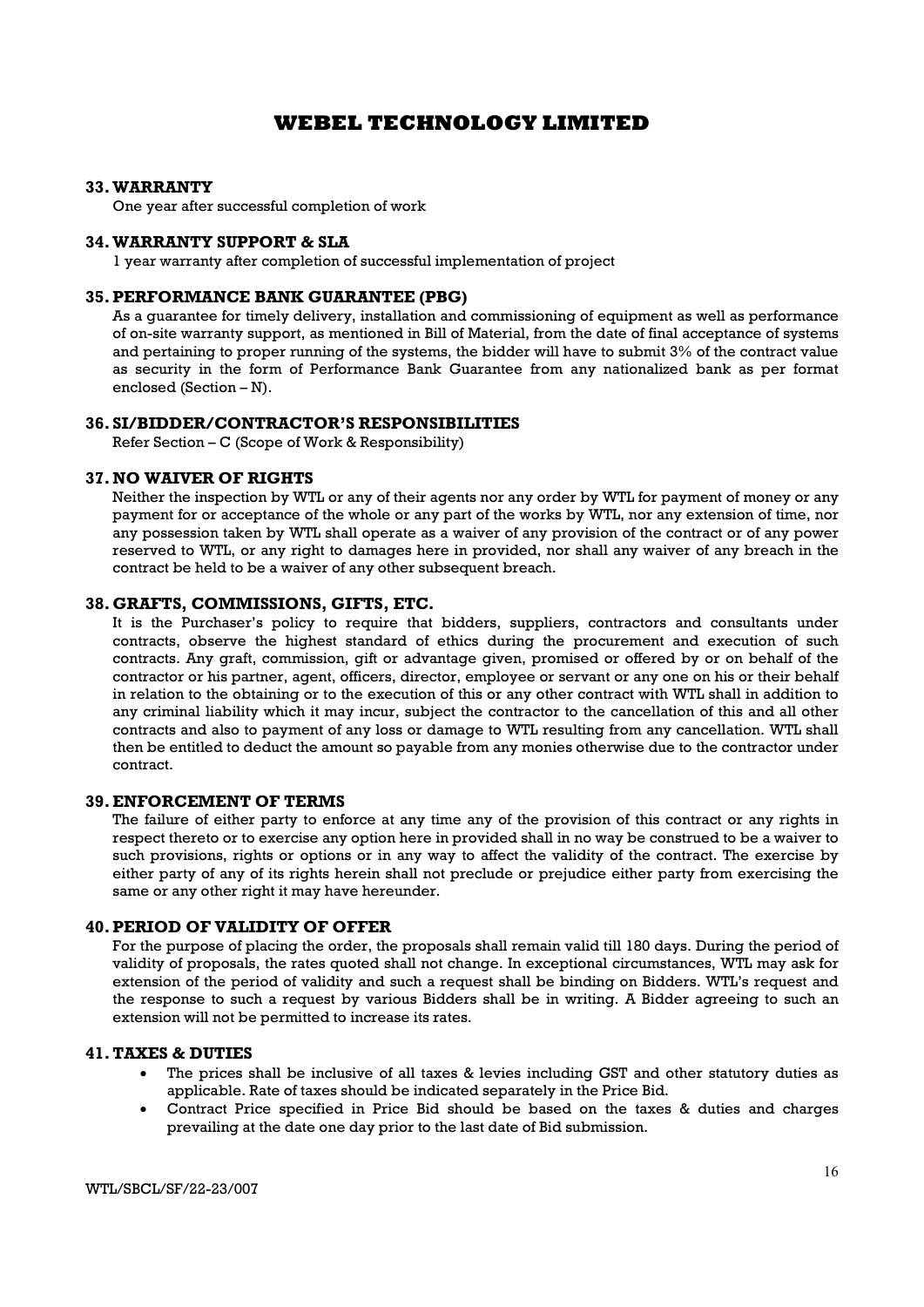- Statutory deduction, wherever applicable, shall be made from invoice as per government rules. Necessary certificate will be issued for such deductions.
- Bidder submitting a bid shall produce valid statutory documents / certificates with respect to GST, Income Tax, ROC, Prof. Tax, Trade Licence, etc. All such documents / certificates shall remain valid on the last date of tender submission.
- In case of inter-state transaction, WTL will provide "Waybill". However, statutory charges, if any will be borne by the bidder.
- GST component of the invoice of the bidder may be kept on hold in case there ia any mismatch / irregularity in GST return filling on the part of the bidder.

### 42. DISCREPANCIES IN BID

- Discrepancy between description in words and figures, the rate which corresponds to the words quoted by the bidder shall be taken as correct.
- Discrepancy in the amount quoted by the bidder due to calculation mistake of the unit rate then the unit rate shall be regarded as firm.
- Discrepancy in totaling or carry forward in the amount quoted by the bidder shall be corrected.

#### 43.BID DUE DATE

The online tender has to submitted not later than the due date and time specified in the Important Dates Sheet. WTL may as its discretion on giving reasonable notice by fax, or any other written communication to all prospective bidders who have been issued the bid documents, extend the bid due date, in which case all rights and obligations of the WTL and the bidders, previously subject to the bid due date, shall thereafter be subject to the new bid due date as extended.

### 44.LATE BID

Any proposal received by WTL after the deadline for submission of proposals may not be accepted.

### 45. OPENING OF BID BY WTL

Bids shall be opened and downloaded electronically through operation of the process in the e-Tender portal in presence of Tender Committee. Bidders interested to remain present during electronic bid opening may attend the bid opening session at WTL premises at scheduled date & time.

#### 46. CONTACTING WTL

Bidder shall not approach WTL officers beyond office hours and/or outside WTL office premises from the time of the Bid opening to the time of finalization of successful bidder. Any effort by bidder to influence WTL office in the decision on Bid evaluation, Bid comparison or finalization may result in rejection of the Bidder's offer. If the bidder wishes to bring additional information to the notice of WTL, it should be in writing following the procedure mentioned hereinabove.

### 47.WTL'S RIGHT TO REJECT ANY OR ALL BIDS

WTL reserves the right to reject any bid and to annul the bidding process and reject all bids at any time prior to award of Contract, without thereby incurring any liability to the affected bidder(s) or any obligation to inform the affected bidder(s) of the grounds for such decision.

### 48.BID CURRENCIES

Prices shall be quoted in Indian Rupees, inclusive of all prevailing GST, levies, duties, cess etc.

#### 49.PRICE

- Price should be quoted in the Price Bid format only. No deviation in any form in the Price Bid sheet is acceptable.
- Price quoted should be firm, inclusive of packing, forwarding, insurance and freight charges.
- Percentage/specified amount of taxes & duties should be clearly mentioned otherwise WTL reserves the right to reject such vague offer.
- Price to be quoted inclusive of supply, installation & commissioning charges.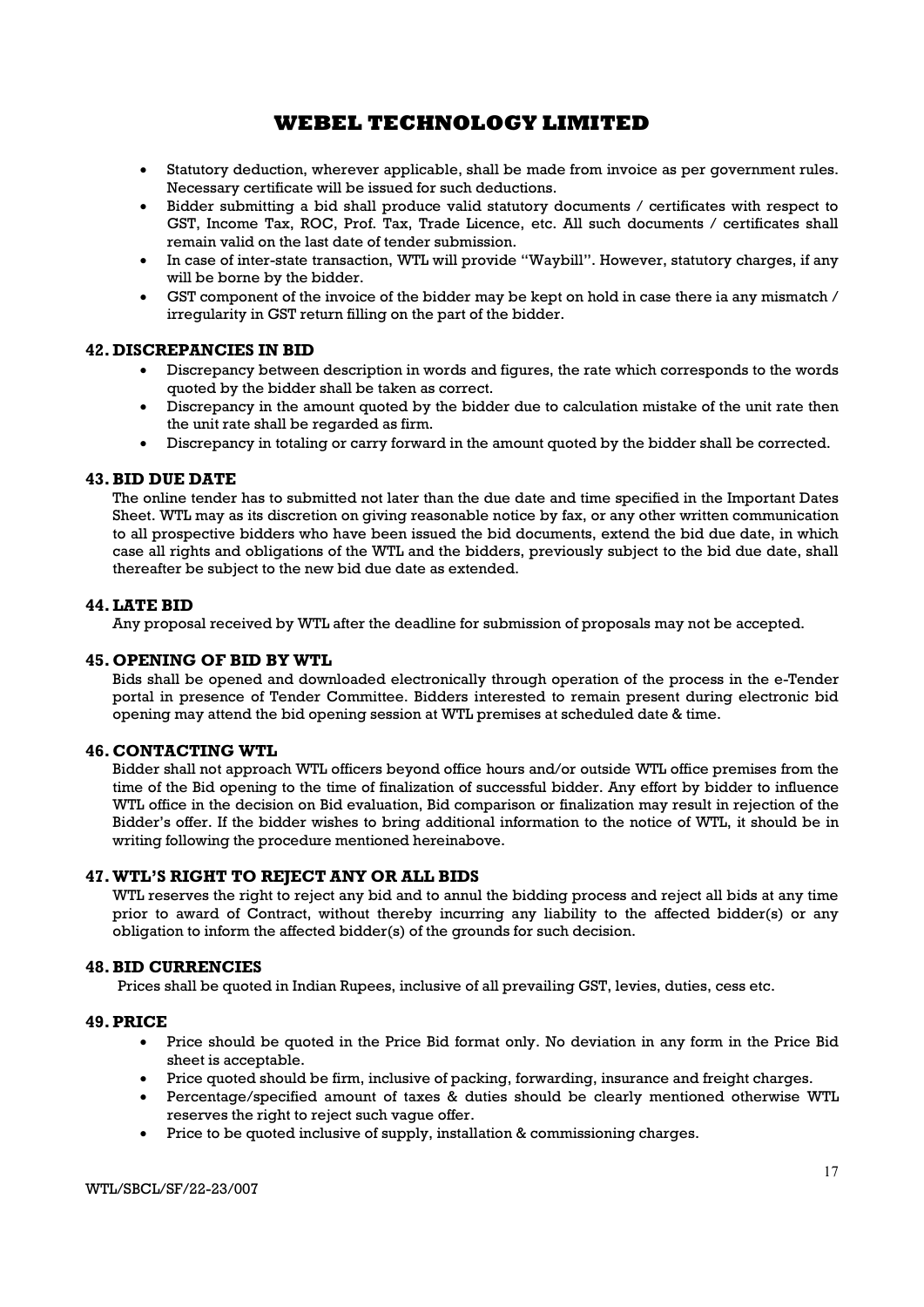#### 50. CANVASSING

Canvassing or support in any form for the acceptance of any tender is strictly prohibited. Any bidder doing so will render him liable to penalties, which may include removal of this name from the register of approved Contractors.

#### 51.NON-TRANSFERABILITY OF TENDER

This tender document is not transferable.

### 52.FORMATS AND SIGNING OF BID

The original and all copies of the proposals shall be neatly typed and shall be signed by an authorized signatory(ies) on behalf of the Bidder. The authorization shall be provided by written Power of Attorney accompanying the proposal. All pages of the proposal, except for un-amended printed literature, shall be initialed by the person or persons signing the proposal. The proposal shall contain no interlineations, erase or overwriting. In order to correct errors made by the Bidder, all corrections shall be done & initialed with date by the authorized signatory after striking out the original words/figures completely.

#### 53.WITHDRAWAL OF BID

Bid cannot be withdrawn during the interval between their submission and expiry of Bid's validity period. Fresh Bid may be called from eligible bidders for any additional item(s) of work not mentioned herein, if so required.

#### 54. INTERPRETATION OF DOCUMENTS

If any bidder should find discrepancies or omission in the specifications or other tender documents, or if he should be in doubt as to the true meaning of any part thereof, he shall make a written request to the tender inviting authority for correction/clarification or interpretation or can put in a separate sheet along with his technical bid document.

### 55. SPLITTING OF THE CONTRACT AND CURTAILMENT OF WORK

WTL reserve the right to split up and distribute the work among the successful bidders and to curtail any item of work in the schedule partly or fully.

### 56.PREPARATION OF TENDER

Tender shall be submitted in accordance with the following instructions:

- a) Tenders shall be submitted in the prescribed forms. Digital signatures shall be used. Where there is conflict between the words and the figures, the words shall govern.
- b) All notations must be in ink or type written. No erasing or overwriting will be permitted. Mistakes may be crossed out and corrections typed or written with ink adjacent thereto and must be initialed in ink by the person or persons signing the tender.
- c) Tenders shall not contain any recapitulation of the work to be done. Alternative proposals will not be considered unless called for. No written, oral, telegraphic or telephonic proposals for modifications will be acceptable.
- d) Tenders shall be uploaded as notified on or before the date and time set for the opening of tenders in the Notice Inviting Tenders.
- e) Tenders subject to any conditions or stipulations imposed by the bidder are liable to be rejected.
- f) Each and every page of the tender document must be signed with company seal by the bidder.
- g) Any bidder may withdraw his tender by written request at any time prior to the scheduled closing time for receipt of tenders and not thereafter.

#### 57.PRE-DISPATCH INSTRUCTION

All materials / equipments supplied against the purchase order shall be subjected to Inspection, check and /or test by the authorized representative from WTL.

#### 58.FINAL INSPECTION

Final inspection will be carried by the authorized representative from WTL.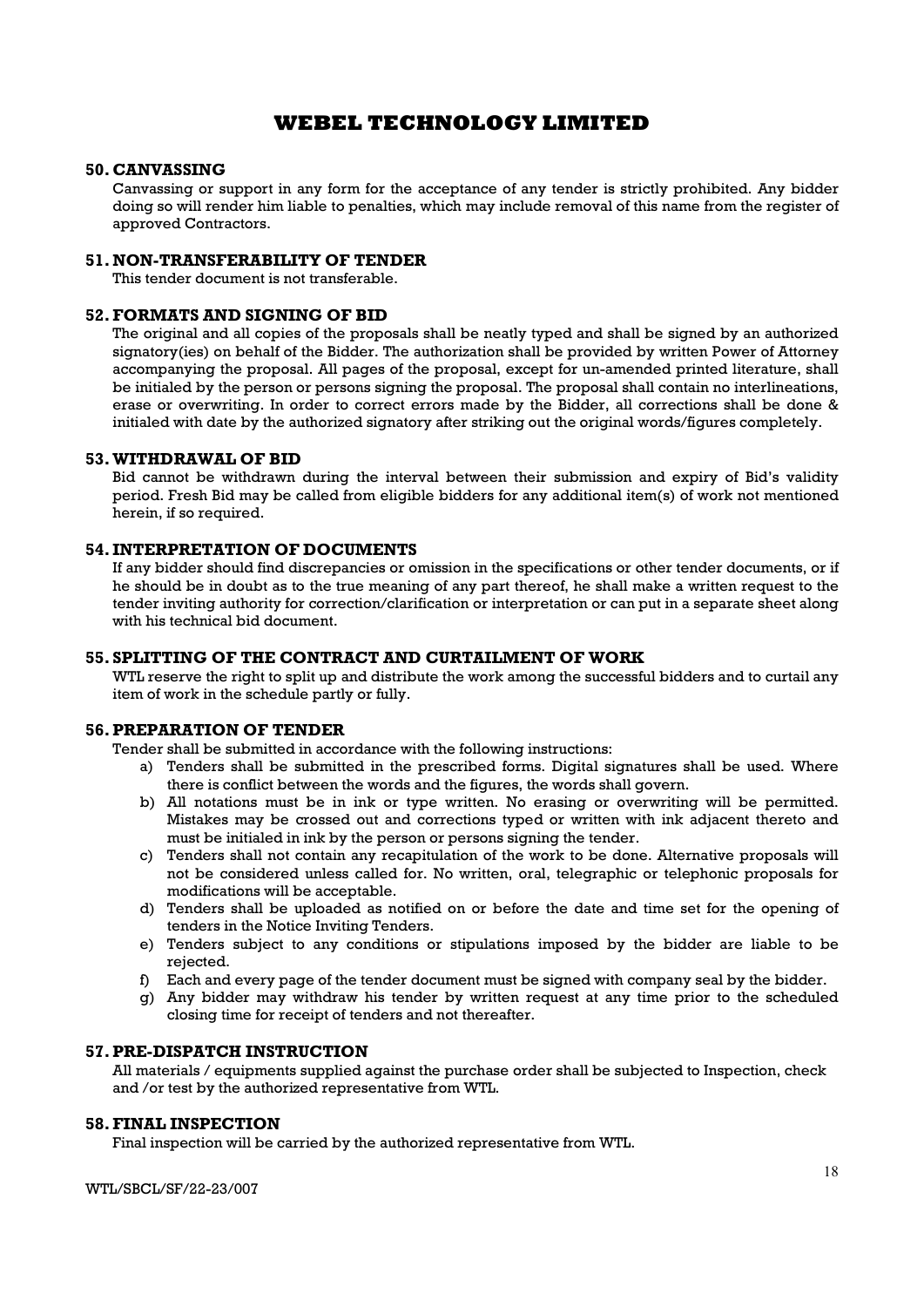#### 59. SITE INSPECTION

Bidder can inspect (at their own cost) the sites if required, for which they have to take necessary permission from WTL in writing. WTL will take at least four days to organize such permission.

#### 60.ERASURES OR ALTERNATIONS

The offers with overwriting and erasures may make the tender liable for rejection if each of such overwriting/erasures/manuscript ions is not only signed by the authorized signatory of the bidder. There should be no hand-written material, corrections or alterations in the offer. Technical details must be completely filled up. Correct technical information of the product being offered must be filled in. Filling up of the information using terms such as "OK", "accepted", "noted", "as given in brochure/manual" is not acceptable. The Customer may treat offers not adhering to these guidelines as unacceptable. The Customer may, at its discretion, waive any minor non-conformity or any minor irregularity in the offer. This shall be binding on all bidders and the Tender Committee reserves the right for such waivers.

#### 61. COMPLIANCE WITH LAW

The contractor hereto agrees that it shall comply with all applicable union, state and local laws, ordinances, regulations and codes in performing its obligations hereunder, including the procurement of licenses, permits certificates and payment of taxes where required. The contractor shall establish and maintain all proper records (particularly, but without limitation, accounting records) required by any law, code/practice of corporate policy applicable to it from time to time including records and returns as applicable under labor legislation.

#### 62. CLARIFICATION OF BIDS

During evaluation of the bids, the Customer/Tender Committee, at its discretion may ask the bidder for clarification of its bid. The request for the clarification and the response shall be in writing (fax/email) and no change in the substance of the bid shall seek offered or permitted.

### 63. DEEMED ACCEPTANCE

Deliverables will be deemed to be fully and finally accepted by Excise Directorate in the event Excise Directorate has not submitted such Deliverable Review Statement to Bidder/Implementation Partner before the expiration of the 30-days review period, or when Excise Directorate uses the Deliverable in its business, whichever occurs earlier ("Deemed Acceptance").

#### 64. QUALITY CONTROL

- The contractor is obliged to work closely with WTL and/or EXCISE DIRECTORATE, act within its authority and abide by directive issued by them on implementation activities.
- The contractor will abide by the safety measures and free WTL and EXCISE DIRECTORATE from all demands or responsibilities arising from accident/loss of life, the cause of which is due to their negligence. The bidder will pay all indemnities arising from such incidents and will not hold WTL and EXCISE DIRECTORATE responsible.
- The contractor will treat as confidential all data and information about the system, obtained in the execution of its responsibilities in strict confidence and will not reveal such information to any party without the prior written approval of WTL/EXCISE DIRECTORATE.
- WTL reserves the right to inspect all phases of contractor's operation to ensure conformity to the specifications. WTL shall have engineers, inspectors or other duly authorized representatives made known to the contractor, present during the progress of the work and such representatives shall have free access to the work at all times. The presence or absence of representatives of WTL does not relieve the contractor of the responsibility for quality control in all phases.
- The Court of Kolkata only will have the jurisdiction to deal with and decide any legal matters or dispute whatsoever arising out of the contract.

### 65. SITE NOT READY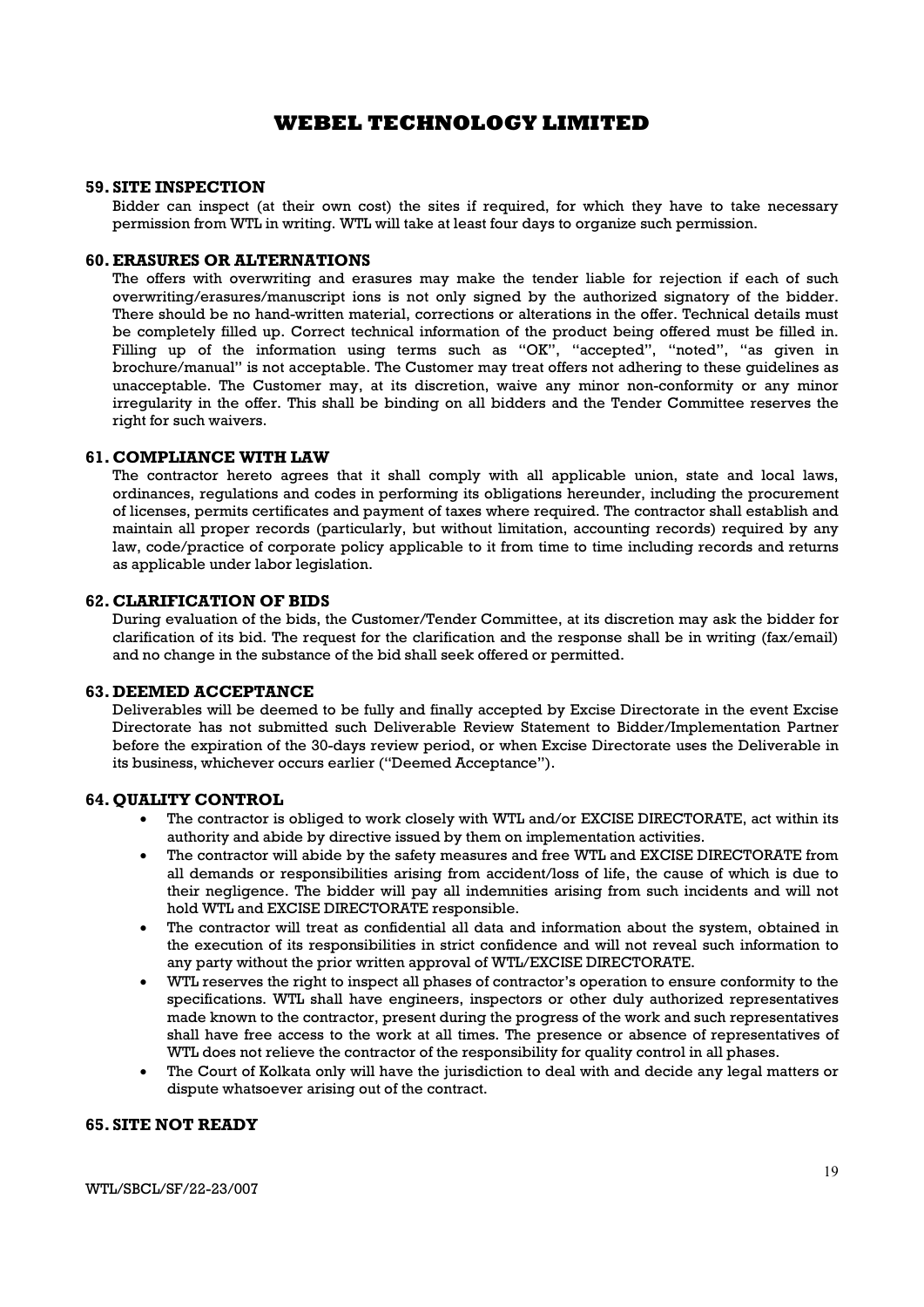The bidder shall not be in any manner liable for any delay arising out of WBSBCL inability to make the site ready within the stipulated period.

#### 66. GENERAL TERMS

- a) All the pages of the bid document including documents submitted therein must be duly signed and stamped failing which the offer shall be liable to be rejected.
- b) All the documents to be submitted by the bidder along with their offer should be duly authenticated by the person signing the offer and if at any point of time during procurement process or subsequently it is detected that documents submitted are forged/tampered/manipulated in any way, the total responsibility lies with the bidder and WTL reserves the full right to take action as may be deemed fit including rejection of the offer and such case is to be kept recorded for any future dealing with them.
- c) No Technical/Commercial clarification will be entertained after opening of the tender.
- d) Overwriting and erasures may make the tender liable for rejection if each of such overwriting/erasures/manuscription is not only signed by the authorized signatory of the bidder. All overwriting should be separately written and signed by the authorized signatory of the bidder.
- e) Quantity mentioned in the tender document is indicative only and orders shall be placed subject to actual requirement. WTL reserve the right to increase or decrease the quantity specified in the tender.
- f) WTL reserve the right to reject or accept or withdraw the tender in full or part as the case may be without assigning the reasons thereof. No dispute of any kind can be raised the right of buyer in any court of law or elsewhere.
- g) WTL reserve the right to ask for clarification in the bid documents submitted by the bidder. Documents may be taken if decided by the committee.
- h) Supporting technical brochures / catalogues indicating each feature in respect of offered model and make must be submitted along with the offer, in absence of which the offer is liable to be ignored.
- i) No dispute by the bidders in regard to Technical/Commercial points will be entertained by WTL and decision taken by the Tender Committee will be final.
- j) Discrepancy in the amount quoted by the bidder due to calculation mistake, the unit rate shall be regarded as firm and the totaling or carry in the amount quoted by the bidder shall be corrected accordingly.
- k) The price offers shall remain firm within the currency of contract and no escalation of price will be allowed.
- l) The acceptance of the tender will rest with the accepting authority who is not bound to accept the lowest or any tender and reserves the right to reject in part or in full any or all tender(s) received and to split up the work among participants without assigning any reason thereof.
- m) The customer/WTL at its discretion may extend the deadline for the submission of Bids.
- n) The Court of Kolkata only will have the jurisdiction to deal with and decide any legal matters or dispute whatsoever arising out of the contract.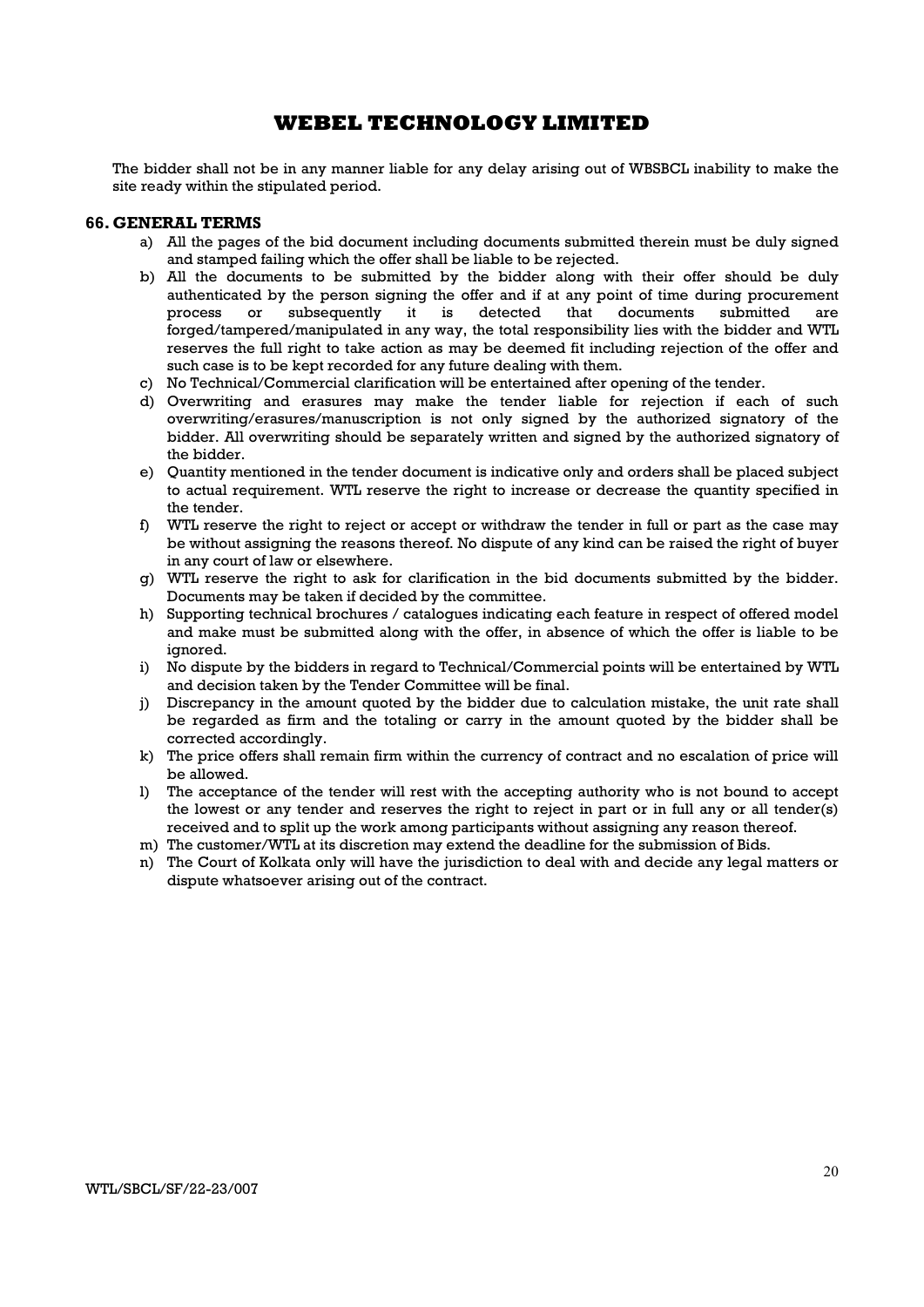# SECTION – E

## BID FORM

(Bidders are requested to furnish the Bid Form in the Format given in this section, filling the entire Blank and to be submitted on Letter Head in original)

To Webel Technology Limited Plot – 5, Block – BP, Sector - V, Salt Lake City, Kolkata – 700091.

### Sub: Establishment of Stalls along with Fabrication, concept, design, interior work of at Kavi Nazrul Islam Airport, Andal for the West Bengal State Beverages Corporation Ltd.

Dear Sir,

- 1. We the undersigned bidder/(s), having read and examined in details the specifications and other documents of the subject tender no. WTL/SBCL/SF/22-23/007 dated 24.05.2022, do hereby propose to execute the job as per specification as set forth in your Bid documents.
- 2. The prices of all items stated in the bid are firm during the entire period of job irrespective of date of completion and not subject to any price adjusted as per in line with the bidding documents. All prices and other terms & conditions of this proposal are valid for a period of 180 (one hundred eighty) days from the date of opening of bid. We further declare that prices stated in our proposal are in accordance with your bidding.
- 3. We confirm that our bid prices include all other taxes and duties and levies applicable on bought out components, materials, equipments and other items and confirm that any such taxes, duties and levies additionally payable shall be to our account.
- 4. Earnest Money Deposit: We have transferred Tender Fee & EMD amount online through e-Tender portal.
- 5. We declare that items shall be executed strictly in accordance with the specifications and documents irrespective of whatever has been stated to the contrary anywhere else in our proposal. Further, we agree that additional conditions, deviations, if any, found in the proposal documents other than those stated in our deviation schedule, save that pertaining to any rebates offered shall not be given effect to.
- 6. If this proposal is accepted by you, we agree to provide services and complete the entire work, in accordance with schedule indicated in the proposal. We fully understand that the work completion schedule stipulated in the proposal is the essence of the job, if awarded.
- 7. We further agree that if our proposal is accepted, we shall provide a Performance Bank Guarantee of the value equivalent to ten percent (3%) of the Order value as stipulated in Financial Bid (BOQ).
- 8. We agree that WTL reserves the right to accept in full/part or reject any or all the bids received or split order within successful bidders without any explanation to bidders and his decision on the subject will be final and binding on Bidder.

Dated, this …………………..day of ……………………2022

Thanking you, we remain,

WTL/SBCL/SF/22-23/007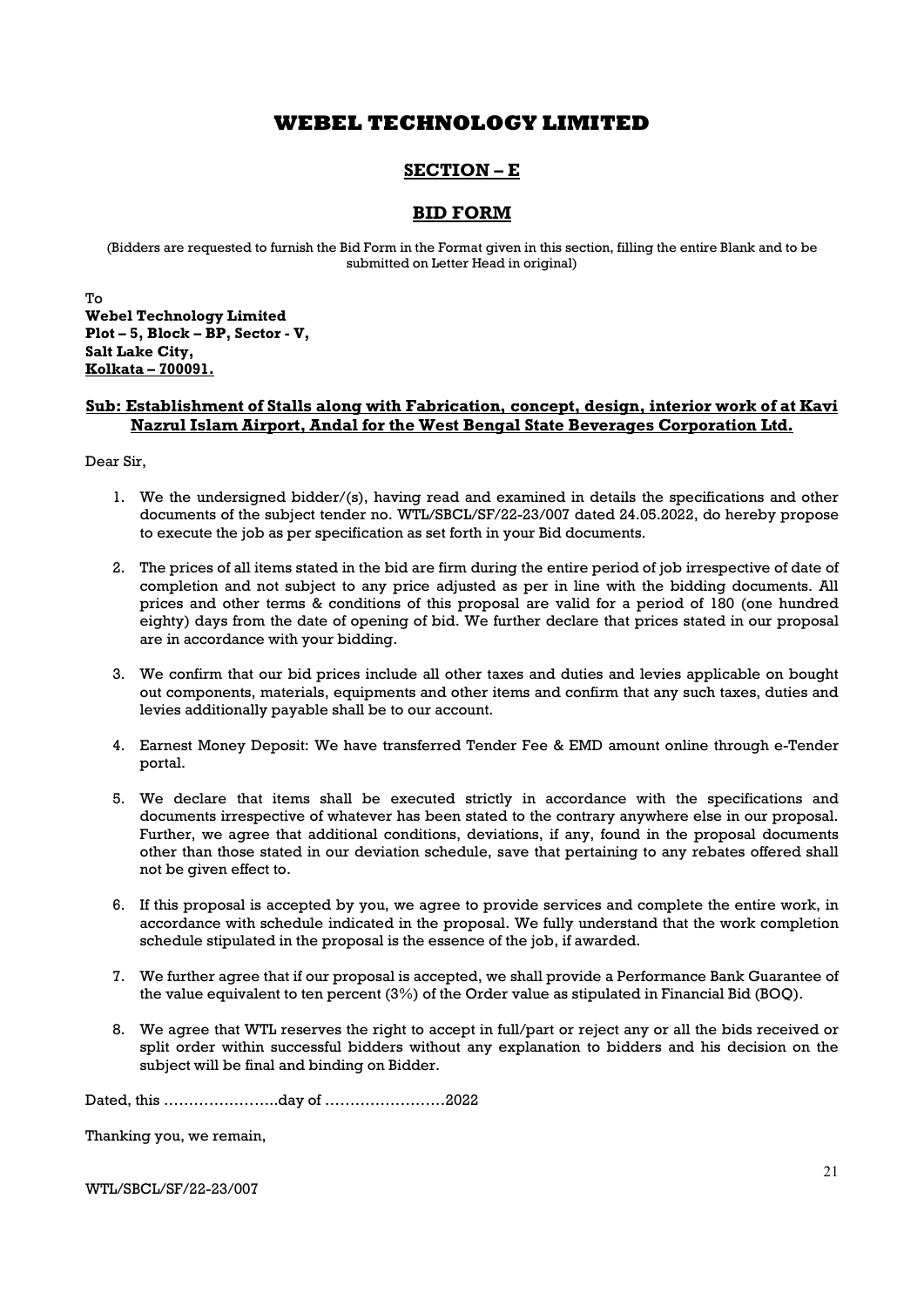Yours faithfully

………………………………………………… Signature

……………………………………………………….. Name in full

……………………………………………………….. Designation

Signature & Authorized Verified by

………………………………………………… Signature ………………………………………………… Name in full ………………………………………………… Designation …………………………………………………

Company Stamp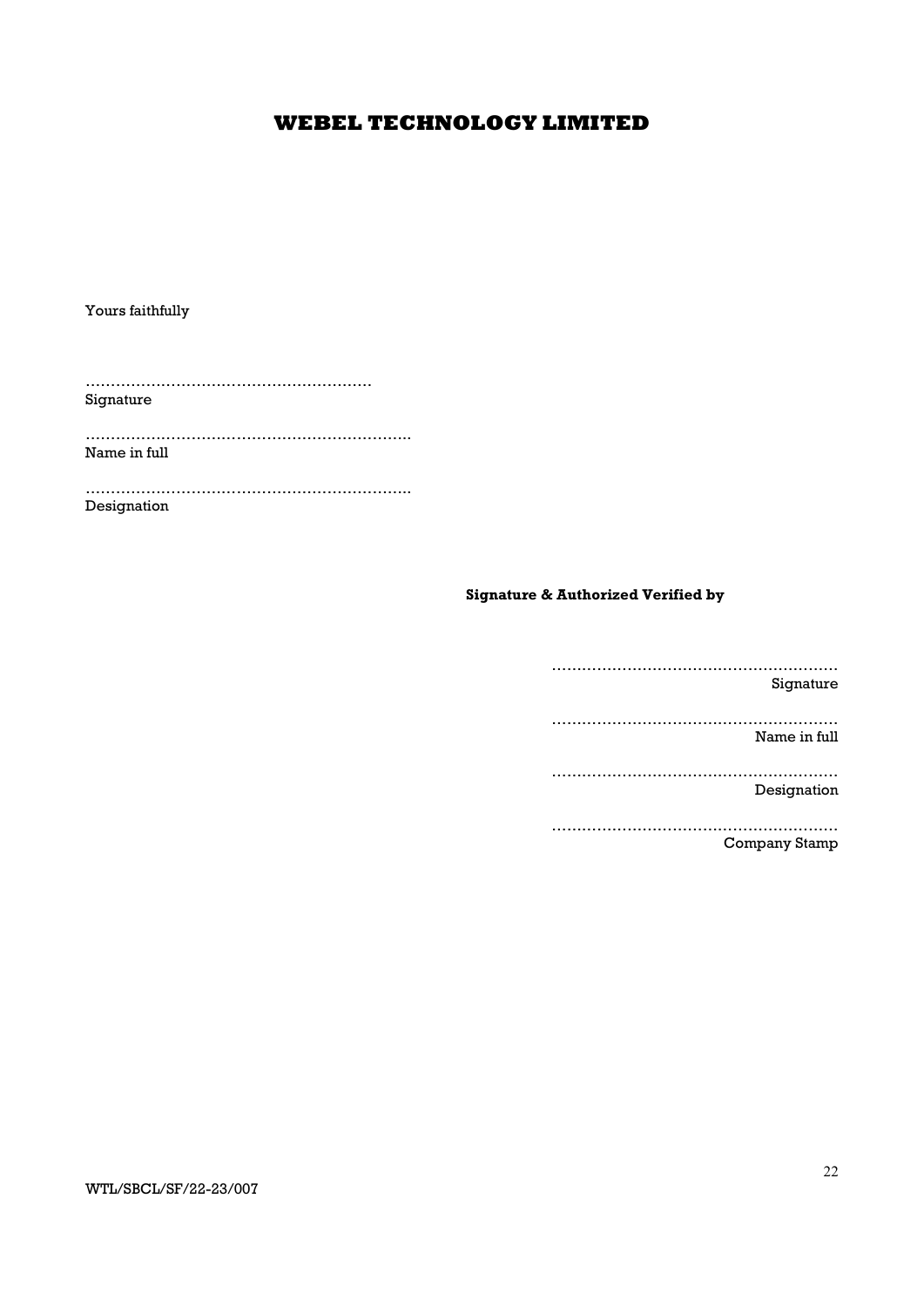## SECTION – F

### BID EVALUATION & AWARDING OF CONTRACT

### 1. EVALUATION PROCEDURE

- The Eligibility Criteria (Section B) will be evaluated by Tender Committee and those qualify will be considered for further evaluation.
- After qualifying in Eligibility Criteria, qualified bidders will only be considered for Financial Bid evaluation.

#### 2. FINAL EVALUATION

The bidder who has qualified in the eligibility criteria and returns with lowest quote (L1) in financial bid would normally be awarded the contract subject to Post Qualification.

#### 3. AWARDING OF CONTRACT

An affirmative Post Qualification determination will be prerequisite for award of the contract to the lowest quoted bidder. A negative determination will result in rejection of bidder's bid, in which event the WTL will proceed to the next lowest evaluated bidder to make a similar determination of that bidder's capability to perform satisfactorily. The successful bidder (s) will have to give security deposit in the form of Performance Bank Guarantee.

#### 4. POST QUALIFICATION

The determination will evaluate the Bidder's financial, technical, design, integration, customization, production, management and support capabilities and will be based on an examination of the documentary evidence of the Bidder's qualification, as well as other information WTL deems necessary and appropriate. This determination may include visits or interviews with the Bidder's client's reference in its bid, site inspection, and any other measures. At the time of post-qualification, Directorate of es may also carry out tests to determine that the performance or functionality of the Information System offered meets those stated in the detailed Technical Specification.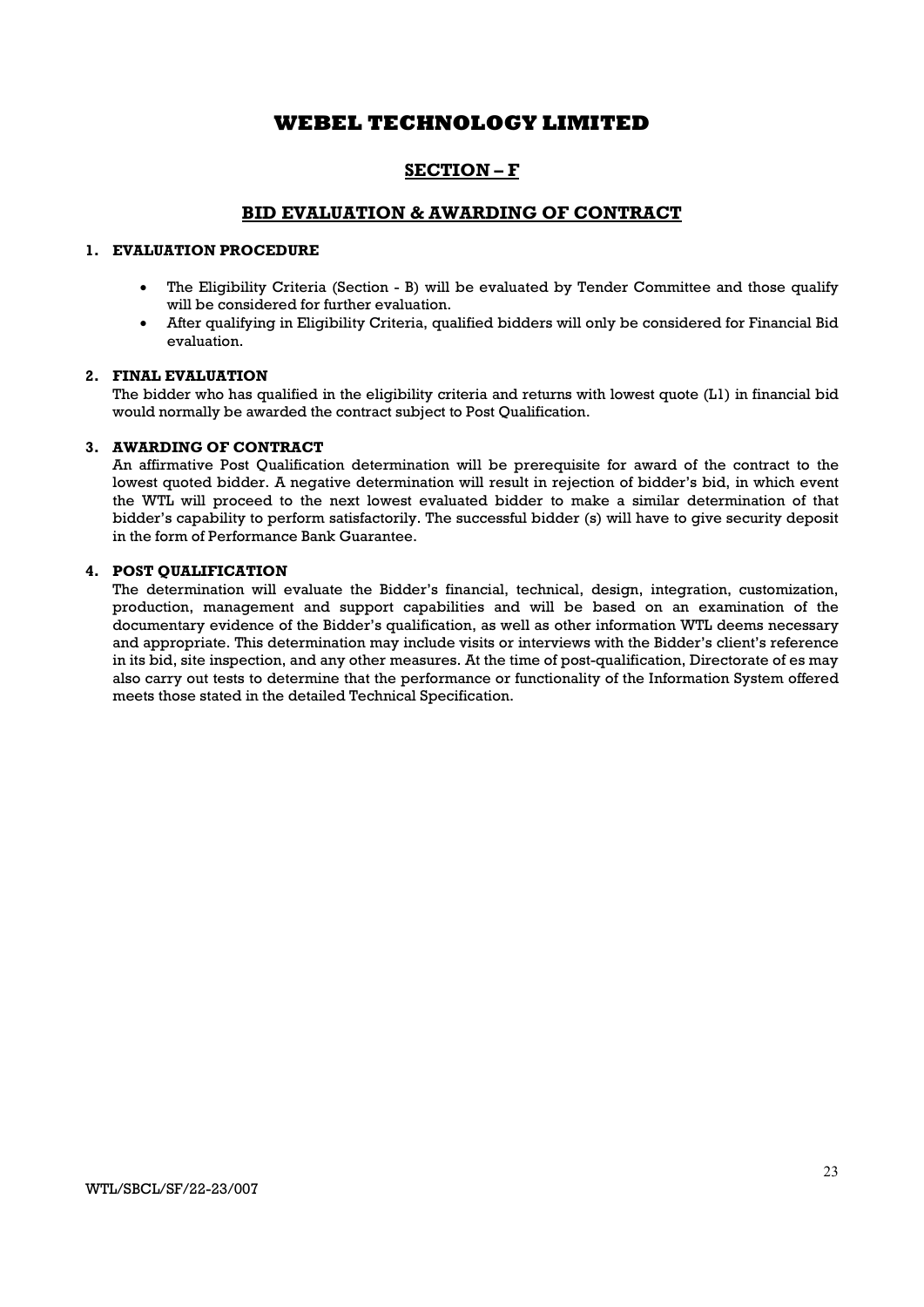# SECTION – G

## GUIDANCE FOR E-TENDERING

Instructions / Guidelines for electronic submission of the tenders have been annexed for assisting the Bidders to participate in e-Tendering.

### Registration of Bidder:

Any Bidder willing to take part in the process of e-Tendering will have to be enrolled & registered with the Government e-Procurement System through logging on to **https://wbtenders.gov.in.** The Bidder is to click on the link for e-Tendering site as given on the web portal.

### Digital Signature Certificate (DSC):

Each Bidder is required to obtain a Class-II or Class-III Digital Signature Certificate (DSC) for submission of tenders from the approved service provider of the National Informatics Centre (NIC) on payment of requisite amount. Details are available at the Web Site stated above. DSC is given as a USB e-Token.

 The Bidder can search & download N.I.T. & BOQ electronically from computer once he logs on to the website mentioned above using the Digital Signature Certificate. This is the only mode of collection of Tender Documents.

### Participation in more than one work:

A prospective bidder shall be allowed to participate in the job either in the capacity of individual or as a partner of a firm. If, found to be applied severally in a single job all the applications will be rejected.

#### Submission of Tenders:

Tenders are to be submitted through online to the website stated above in two folders at a time, one in Techno Commercial Proposal & the other is Financial Proposal before the prescribed date & time using the Digital Signature Certificate (DSC). The documents are to be uploaded virus scanned copy duly Digitally Signed. The documents will get encrypted (transformed into non readable formats)

The proposal should contain scanned copies of the following in two covers (folders).

#### Techno Commercial Cover:

#### Technical Document1 (scanned & join in pdf format then upload)

- 1. N I T Declaration duly stamped & signed in letter head, Section O
- 2. Other documents, if any

### Technical Document2 (scanned & join in pdf format then upload)

- 1. Bid Form as per format (Section E)
- 2. Other documents, if any

### Technical Compliance (scanned & joins in pdf format then upload)

- 1. Documents as per Section B
- 2. Other documents, if any

#### Financial Cover:

BOQ will be downloaded and same will be uploaded with quoted rates. While uploading BOQ file name shall remain unchanged. Absence of this document shall lead to summary rejection of the bid.

#### NON-STATUTARY COVER (MY SPACE) CONTAIN FOLLOWING DOCUMENT:

(In each folder, scanned coy will be uploaded with single file having multiple pages)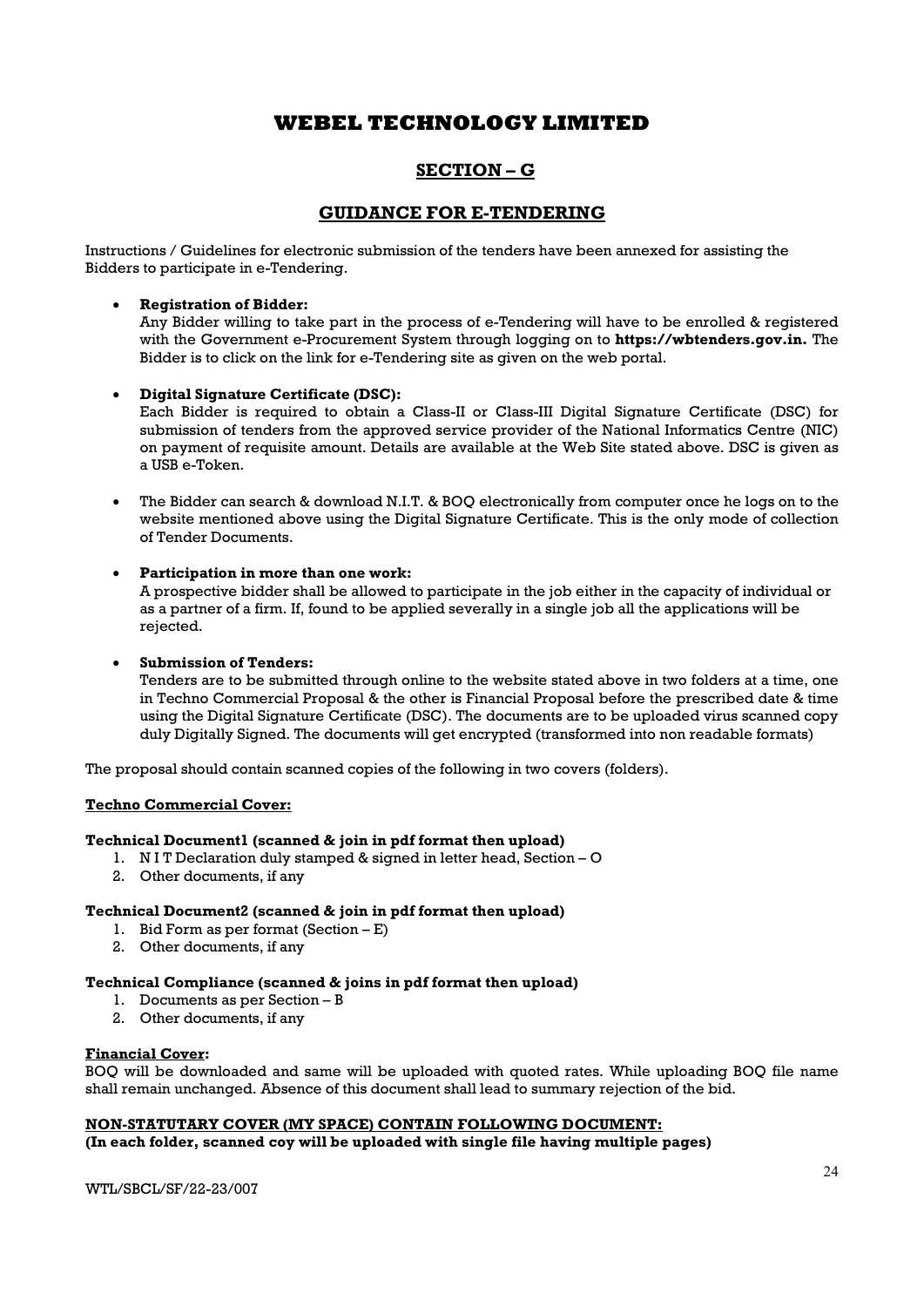| S1.<br>No.  | <b>Category Name</b>   | <b>Sub Category Name</b>                   | <b>Sub Category Description</b>                                                                                                    |  |
|-------------|------------------------|--------------------------------------------|------------------------------------------------------------------------------------------------------------------------------------|--|
| A           | <b>CERTIFICATES</b>    | AL CERTIFICATES                            | <b>GST Registration Certificate</b><br>$\bullet$<br><b>PAN</b><br><b>Trade License</b><br>Document as per Section - B<br>$\bullet$ |  |
| B           | <b>COMPANY DETAILS</b> | <b>B1. COMPANY</b><br><b>DETAILS 1</b>     | Document as per Section - B<br>$\bullet$                                                                                           |  |
|             |                        | <b>B2. COMPANY</b><br>DETAILS <sub>2</sub> | Company Profile (Not more than 3 pages)<br>$\bullet$<br>Document as per Section - B                                                |  |
| $\mathbf C$ | CREDENTIAL             | CREDENTIAL 1                               | Order copies as per Section - B                                                                                                    |  |
|             |                        | <b>CREDENTIAL 2</b>                        | Other documents, if any<br>$\bullet$                                                                                               |  |
| D           | <b>DECLARATION</b>     | DECLARATION 1                              | List of Clients as per format (Section $- M$ )                                                                                     |  |
|             |                        | DECLARATION 2                              | Financial Capability of Bidder as per format<br>$(Section - I)$                                                                    |  |
|             |                        | <b>DECLARATION 3</b>                       | Bidder's Details as per format (Section - K)                                                                                       |  |
|             |                        | DECLARATION 4                              | Details of Order Executed as per format (Section -<br>$\Gamma$                                                                     |  |
|             |                        | DECLARATION 5                              | Document as per Section - B                                                                                                        |  |
| F           | <b>FINANCIAL INFO</b>  | P/L & BALANCE SHEET<br>2018-2019           | P/L & BALANCE SHEET 2018-2019                                                                                                      |  |
|             |                        | P/L & BALANCE SHEET<br>2019-2020           | P/L & BALANCE SHEET 2019-2020                                                                                                      |  |
|             |                        | P/L & BALANCE SHEET<br>2020-2021           | P/L & BALANCE SHEET 2020-2021                                                                                                      |  |
|             |                        | P/L & BALANCE SHEET<br>2021-2022           | P/L & BALANCE SHEET 2021-2022                                                                                                      |  |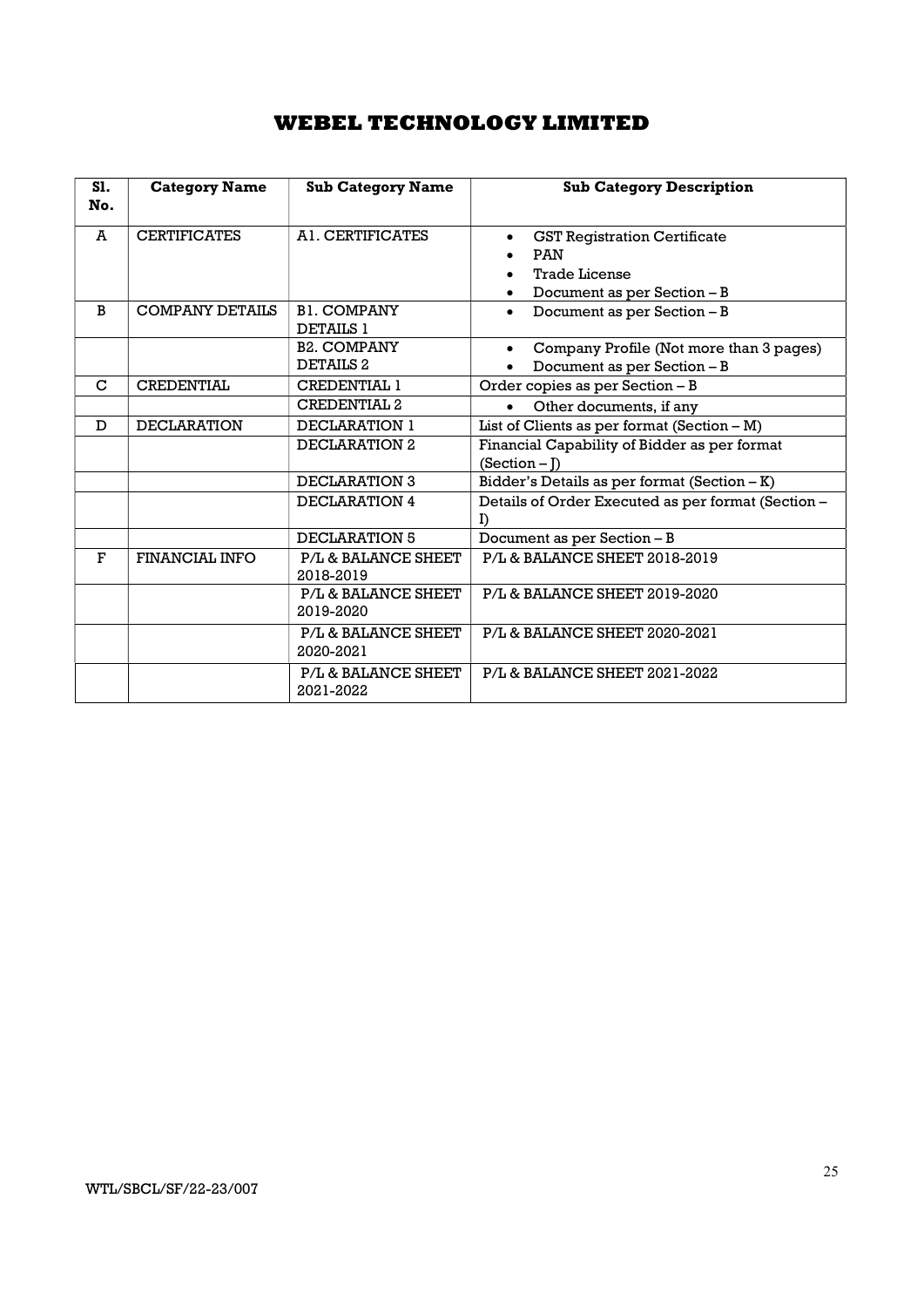## SECTION – H

# BILL OF MATERIAL/WORK

| S1.<br>No.       | <b>Description of Item / Work</b>                                                                                                                                                                                                                                                               | Qty.             | Unit  |
|------------------|-------------------------------------------------------------------------------------------------------------------------------------------------------------------------------------------------------------------------------------------------------------------------------------------------|------------------|-------|
| 1                | Supply and Installation of making of 4" raised FLOOR: wooden grid work with 19mm<br>plywood on top to raise the floor by 4" for both the shops. $12$ -0"(L) X $17$ -0" X 4"(H) - 1<br>shop (Departure) 22'-0"(L) X 9'-0"*W) X 4"(H) - 1 shop (Arrival)                                          | 400              | Sq ft |
| $\boldsymbol{2}$ | Supply and Installation of making of CEILING to cover the shop: wooden grid work with<br>19mm plywood below for both the shops. 12'-0"(L) X 17'-0" X 4"(H) - 1 shop (Departure)<br>22'-0"(L) X 9'-0"*W) X 4"(H) - 1 shop (Arrival)                                                              | 400              | Sq ft |
| 3                | Supply and Installation of gypsum suspended ceiling: Gypsum board suspended ceiling<br>with aluminum framing as per design.                                                                                                                                                                     | 400              | Sq ft |
| 4                | Supply and Installation of wooden suspended ceiling: Wooden suspended ceiling with<br>required framing as per design.                                                                                                                                                                           | 400              | Sq ft |
| 5                | Supply and Installation of laminated wooden flooring: Branded lamented wooden<br>flooring as approved                                                                                                                                                                                           | 400              | Sq ft |
| 6                | Supply and Installation of plywood partition: Full height plywood partition with mat<br>finish approved 1mm veneer/laminate as per approved design.                                                                                                                                             | 480              | Sq ft |
| $\overline{7}$   | Supply and Installation of brand display area: Plywood finished brand display area<br>above the display rack.                                                                                                                                                                                   | 95               | Sq ft |
| 8                | Supply and Installation of plywood partition with toughened glass: Full height plywood<br>partition with mat finish approved 1mm veneer/laminate and tinted glass as per design.                                                                                                                | 212              | Sq ft |
| 9                | Supply and Installation of plywood partition with toughened glass for facial of the shop:<br>Full height plywood partition with mat finish 1mm laminate with tinted glass as per<br>design.                                                                                                     | 480              | Sq ft |
| 10               | Supply and Installation of toughened glass double door: Toughened glass main double<br>door on floor spring with door lock provision.                                                                                                                                                           | 80               | Sq ft |
| 11               | Supply and Installation of cash counter: 19mm plywood with mat finish 1mm outside<br>veneer/laminate and inside 0.8mm inside laminate finished cash counter with shutter,<br>drawer and lock and handles (all other hardware hinges, magnet, drawer channel). 4'-<br>$6"$ (L)X1'-6"(W)X2'-6"(H) | 2                | Nos.  |
| 12               | Supply and Installation of stand alone display area: Plywood finished stand alone display<br>area with metal support from floor and ceiling.                                                                                                                                                    | $\mathbf{2}$     | Nos.  |
| 13               | Supply and Installation of panel: Special panel on back side wall of cash counter.                                                                                                                                                                                                              | 55               | Sq ft |
| 14               | Supply and Installation of storage: Plywood storage with mat finish 1mm outside<br>laminate and .8mm inside laminate for storage below display rack.                                                                                                                                            | 160              | Sq ft |
| 15               | Supply and Installation of display rack: Plywood finished display rack with mat finish<br>1mm laminate.                                                                                                                                                                                         | 120              | Sq ft |
| 16               | Supply and Installation of display cabinet: Plywood finished display rack with mat finish<br>Imm laminate and mirror on the back of the cabinet.                                                                                                                                                | 75               | Sq ft |
| 17               | Supply and Installation of canvas print designer panel: Plywood finished backing canvas<br>print next to the cash counter.                                                                                                                                                                      | 32               | Sq ft |
| 18               | Supply and Installation of exterior motif designer panel: Plywood finished exterior motif<br>design with light installation.                                                                                                                                                                    | 110              | Sq ft |
| 19               | Supply and Installation of LED glow sign for exterior: LED glow sign on the facial of the<br>shops.                                                                                                                                                                                             | 4                | Nos.  |
| 20               | Supply and Installation of LED glow sign for interior: LED glow sign on the facial of the<br>shops.                                                                                                                                                                                             | 2                | Nos.  |
| 21               | Supply and Installation of Electrical power arrangements: Wiring of lights, sockets,<br>modular switches inside the shops as per requirement                                                                                                                                                    | $\boldsymbol{2}$ | LS    |
| 22               | Supply and Installation of CCTV wiring: Installation of CCTV supporting wiring as<br>approved (Adequate nos. for each shop).                                                                                                                                                                    | 1                | LS    |
| 23               | Supply and Installation of LAN cabling: LAN connection with supporting wiring.                                                                                                                                                                                                                  | $\mathbf 1$      | LS    |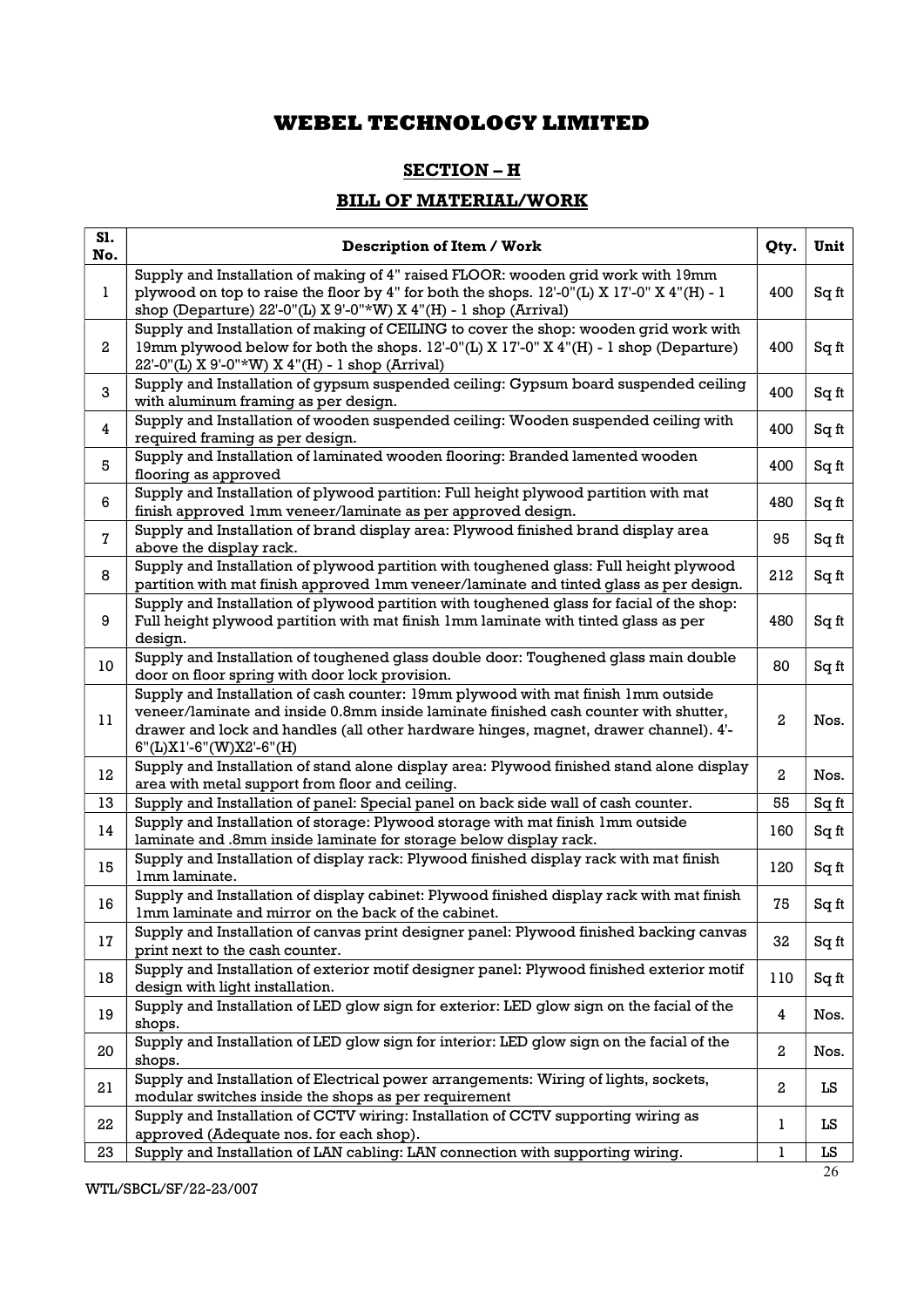| 24 | Supply and application of paint on ceiling: Paint on ceiling surface with 2 coats of primer<br>and 3 coats of premium grade paint.         | 400          | Sq ft |
|----|--------------------------------------------------------------------------------------------------------------------------------------------|--------------|-------|
| 25 | Supply and application of melamine polish on furniture: Polish on required furniture<br>surface.                                           | 1            | LS    |
| 26 | Supply and Installation of AIR CONDITIONER: Installation of 2 tons A.C for each shop<br>with proper wiring.                                | 2            | Nos.  |
| 27 | Supply and Installation of hardware fittings for all the furniture as required. (Handle,<br>Knob, locks & etc)                             |              | LS    |
| 28 | Supply and Installation of lights: Installing LED/ decorative lights on ceiling.                                                           | 1            | LS    |
| 29 | Supply and Installation of designed hanging lights: Designed hanging light in the cash<br>counter area.                                    | 8            | Nos.  |
| 30 | Supply and Installation of chairs.                                                                                                         | $\mathbf{2}$ | Nos.  |
| 31 | Supply and installation of Glass as required for glass shelves, mirror, tinted glass for ply<br>partition                                  | 1            | LS    |
| 32 | Supply and Installation of metal rack: Metal racks for store room to keep boxes as per<br>design approved.                                 |              | LS    |
| 33 | Supply and Installation of Electrical power arrangements: Wiring of lights, sockets,<br>switches inside the store room.                    |              | LS    |
| 34 | Supply and Installation of ELECTRICAL fittings: Electrical fitting 1 fan, 2 tube lights for<br>store room                                  |              | LS    |
| 35 | Supply and application of paint on wall: Paint on wall surface with 2 coats of primer and<br>3 coats of premium grade paint for store room | 1            | LS    |

# Note: The above items include all the required material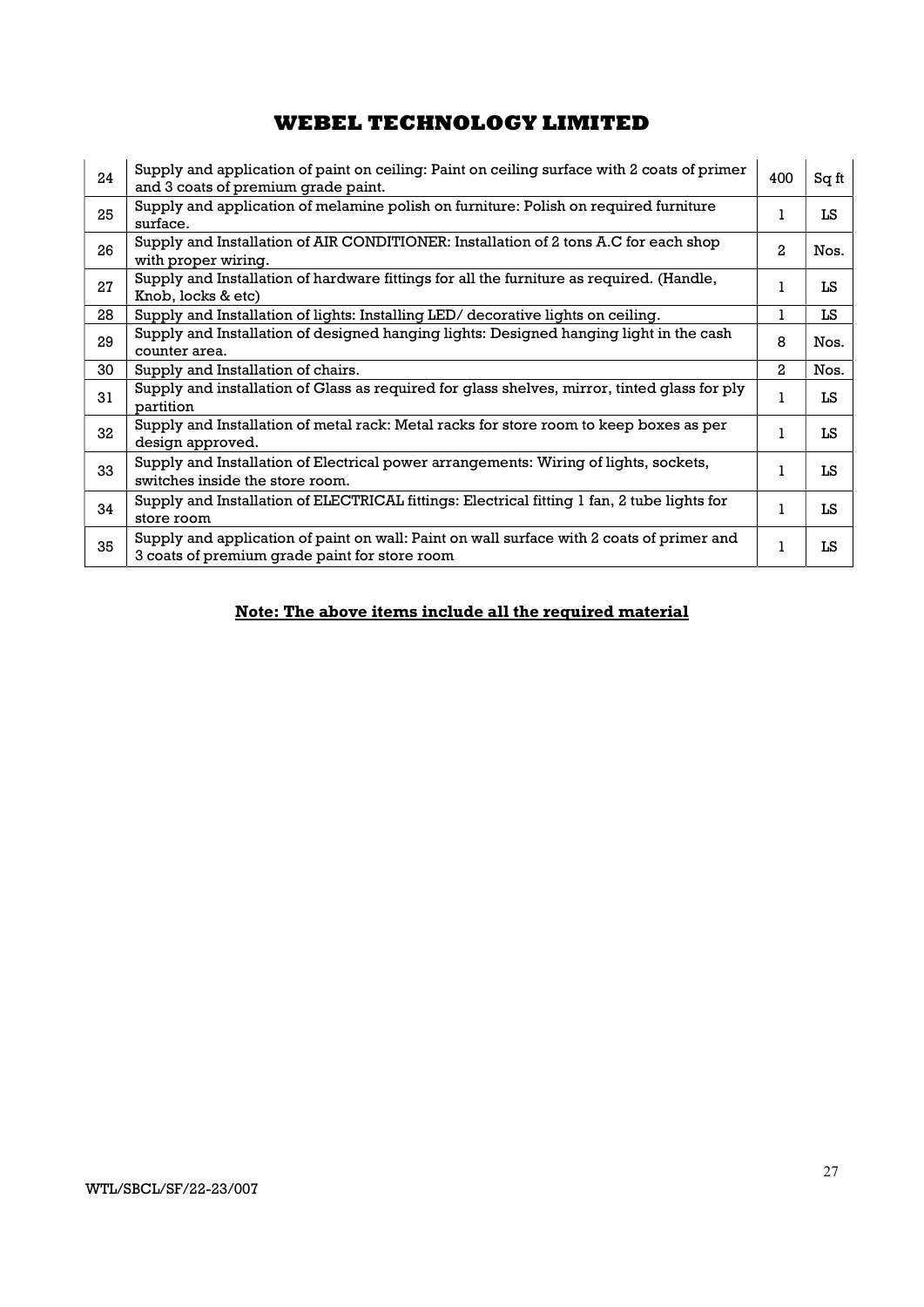# SECTION – I

### DETAILS OF ORDERS EXECUTED BY BIDDER

(Tender No. WTL/SBCL/SF/22-23/007)

| S1.<br>No. | Order No. | Order<br><b>Date</b> | Order<br><b>Value</b> | <b>Brief description of items</b><br>and job details | Completed<br>(Yes/NO) | Name of the<br><b>Customer</b> | <b>Contact details</b><br>of the Customer |
|------------|-----------|----------------------|-----------------------|------------------------------------------------------|-----------------------|--------------------------------|-------------------------------------------|
|            |           |                      |                       |                                                      |                       |                                |                                           |
|            |           |                      |                       |                                                      |                       |                                |                                           |
|            |           |                      |                       |                                                      |                       |                                |                                           |
|            |           |                      |                       |                                                      |                       |                                |                                           |
|            |           |                      |                       |                                                      |                       |                                |                                           |
|            |           |                      |                       |                                                      |                       |                                |                                           |
|            |           |                      |                       |                                                      |                       |                                |                                           |
|            |           |                      |                       |                                                      |                       |                                |                                           |

Authorized Signatory (Signature In full): \_\_\_\_\_\_\_\_\_\_\_\_\_\_\_\_\_\_\_\_\_\_\_\_\_\_\_\_\_\_\_\_\_

Name and title of Signatory: \_\_\_\_\_\_\_\_\_\_\_\_\_\_\_\_\_\_\_\_\_\_\_\_\_\_\_\_\_\_\_\_\_\_\_\_\_\_\_\_\_\_

Stamp of the Company: \_\_\_\_\_\_\_\_\_\_\_\_\_\_\_\_\_\_\_\_\_\_\_\_\_\_\_\_\_\_\_\_\_\_\_\_\_\_\_\_\_\_\_\_\_\_

### Note:

- A. Type of Project shall indicate the installation of site preparation
- B. Scope of work shall indicate whether it is implementation, Operation or maintenance.
- C. Submit Customer Order Copy details of the order indicating the project value, customer contact details.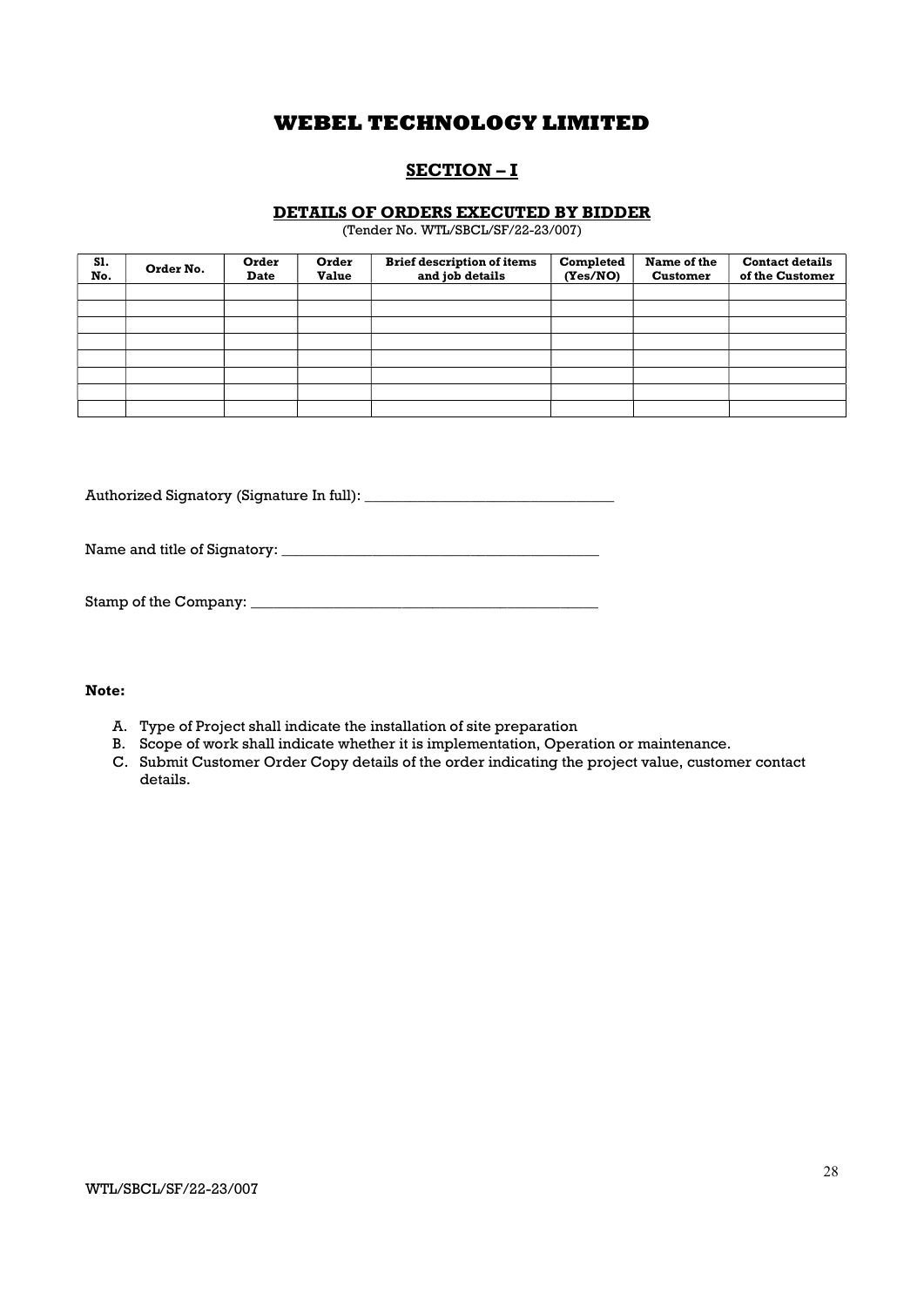# SECTION-J

### FINANCIAL CAPABILITY OF BIDDER

(Tender No. WTL/SBCL/SF/22-23/007)

## FINANCIAL INFORMATION

| S1. |                           | Turnover (Rs. / Crores) |         |         |         |
|-----|---------------------------|-------------------------|---------|---------|---------|
| No. | <b>Name of the Bidder</b> | 2018-19                 | 2019-20 | 2020-21 | 2021-22 |
|     |                           |                         |         |         |         |
|     |                           |                         |         |         |         |
|     |                           |                         |         |         |         |

Authorized Signatory (Signature in full): \_\_\_\_\_\_\_\_\_\_\_\_\_\_\_\_\_\_\_\_\_\_\_\_\_\_\_\_\_\_\_\_\_

Name and title of Signatory: \_\_\_\_\_\_\_\_\_\_\_\_\_\_\_\_\_\_\_\_\_\_\_\_\_\_\_\_\_\_\_\_\_\_\_\_\_\_\_\_\_\_

Stamp of the Company: \_\_\_\_\_\_\_\_\_\_\_\_\_\_\_\_\_\_\_\_\_\_\_\_\_\_\_\_\_\_\_\_\_\_\_\_\_\_\_\_\_\_\_\_\_\_

Note:

Submit the audited financial statement/ audited annual report of the last three financial years.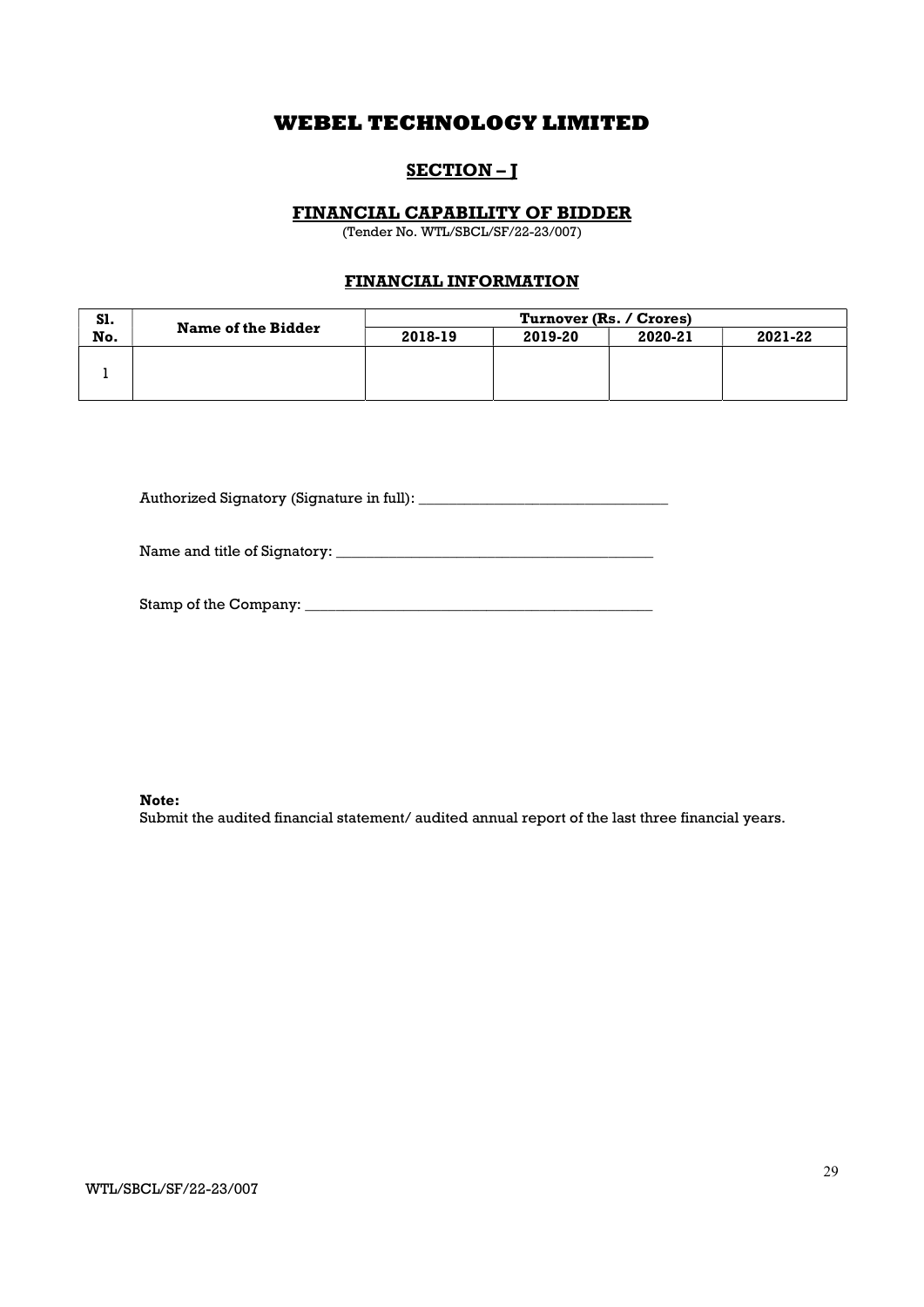# SECTION – K

# BIDDERS'S DETAILS

(Tender No. WTL/SBCL/SF/22-23/007)

| 1  | Name of the Firm                                                                                                 |  |
|----|------------------------------------------------------------------------------------------------------------------|--|
| 2  | <b>Registered Office Address</b>                                                                                 |  |
|    | <b>Contact Number</b>                                                                                            |  |
|    | <b>Fax Number</b>                                                                                                |  |
|    | E-mail                                                                                                           |  |
| 3  | Correspondence / Contact address                                                                                 |  |
|    | Name & Designation of Contact person                                                                             |  |
|    | <b>Address</b>                                                                                                   |  |
|    | <b>Contact Number</b>                                                                                            |  |
|    | <b>Fax Number</b>                                                                                                |  |
|    | E-mail                                                                                                           |  |
| 4  | Is the firm a registered company? If yes, submit                                                                 |  |
|    | documentary proof                                                                                                |  |
|    | Year and Place of the establishment of the company                                                               |  |
| 6  | Former name of the company, if any                                                                               |  |
| 7  | Is the firm                                                                                                      |  |
|    | a Government/ Public Sector Undertaking<br>$\blacksquare$                                                        |  |
|    | a propriety firm<br>٠                                                                                            |  |
|    | a partnership firm (if yes, give partnership deed)                                                               |  |
|    | a limited company or limited corporation<br>٠                                                                    |  |
|    | a member of a group of companies, (if yes, give<br>٠                                                             |  |
|    | name and address and description of other<br>٠                                                                   |  |
|    | companies)                                                                                                       |  |
|    | a subsidiary of a large corporation (if yes give the<br>٠                                                        |  |
|    | name and address of the parent organization). If the                                                             |  |
|    | company is subsidiary, state what involvement if                                                                 |  |
|    | any, will the parent company have in the project.                                                                |  |
| 8  | Is the firm registered with Sales Tax department? If yes,                                                        |  |
|    | submit valid GST Registration certificate.                                                                       |  |
| 9  | Total number of employees. Attach the organizational chart                                                       |  |
|    | showing the structure of the organization.                                                                       |  |
| 10 | Are you registered with any Government/ Department/                                                              |  |
|    | Public Sector Undertaking (if yes, give details)                                                                 |  |
| 11 | How many years has your organization been in business<br>under your present name? What were your fields when you |  |
|    | established your organization                                                                                    |  |
| 12 | What type best describes your firm? (Purchaser reserves                                                          |  |
|    | the right to verify the claims if necessary)                                                                     |  |
|    | Manufacturer                                                                                                     |  |
|    | Supplier                                                                                                         |  |
|    | System Integrator                                                                                                |  |
|    | Consultant                                                                                                       |  |
|    | Service Provider (Pl. specify details)                                                                           |  |
|    | Software Development                                                                                             |  |
|    | Total Solution provider (Design, Supply,                                                                         |  |
|    | Integration, O&M)                                                                                                |  |
|    | IT Company                                                                                                       |  |
| 13 | List the major clients with whom your organization has been                                                      |  |
|    | / is currently associated.                                                                                       |  |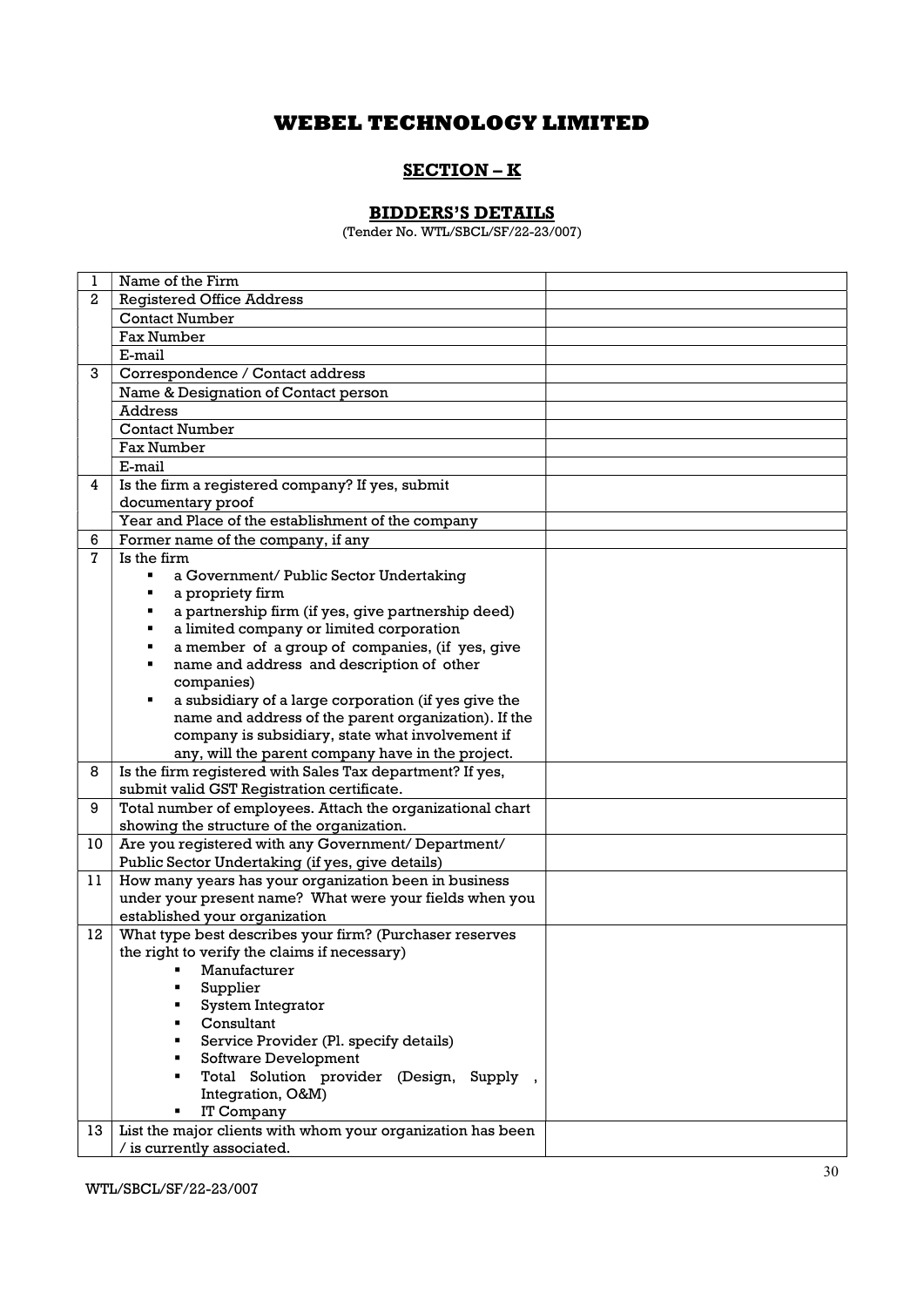| 14 | Have you in any capacity not completed any work awarded<br>to you? (If so, give the name of project and reason for not<br>completing the work) |  |
|----|------------------------------------------------------------------------------------------------------------------------------------------------|--|
| 15 | Have you ever been denied tendering facilities by any                                                                                          |  |
|    | Government / Department / Public sector Undertaking?                                                                                           |  |
|    | (Give details)                                                                                                                                 |  |

Authorized Signatory (Signature in full): \_\_\_\_\_\_\_\_\_\_\_\_\_\_\_\_\_\_\_\_\_\_\_\_\_\_\_\_\_\_\_\_\_

Name and title of Signatory: \_\_\_\_\_\_\_\_\_\_\_\_\_\_\_\_\_\_\_\_\_\_\_\_\_\_\_\_\_\_\_\_\_\_\_\_\_\_\_\_\_\_

Company Rubber Stamp: \_\_\_\_\_\_\_\_\_\_\_\_\_\_\_\_\_\_\_\_\_\_\_\_\_\_\_\_\_\_\_\_\_\_\_\_\_\_\_\_\_\_\_\_\_\_\_\_\_\_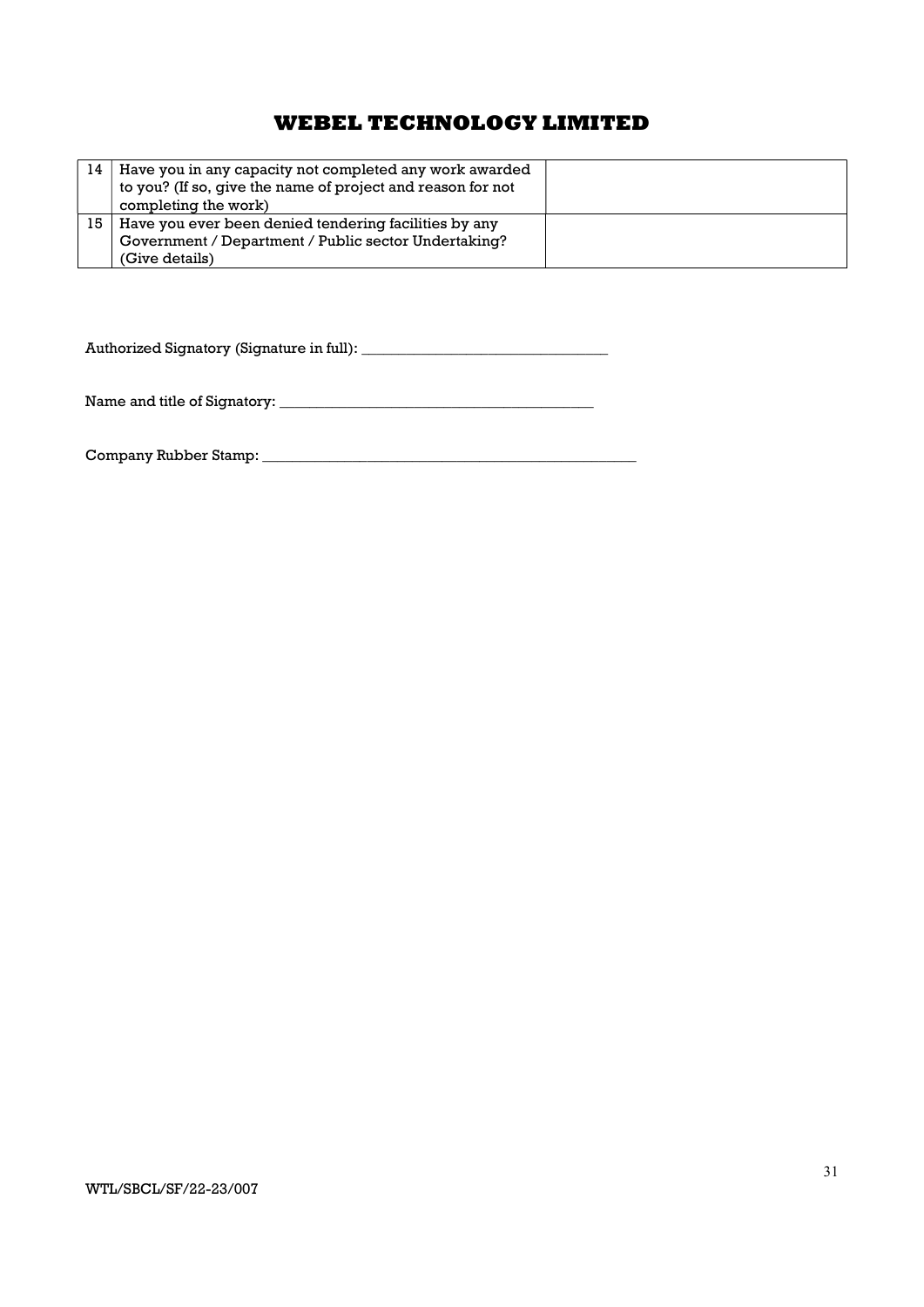# SECTION – L

#### FORMAT FOR PRE-BID MEETING QUERY

(Tender No. WTL/SBCL/SF/22-23/007)

Name of the Bidder:

**Queries** 

| <b>S1.</b><br>No. | <b>Section</b><br>No. | <b>Clause</b><br>No. | Page<br>No. | Queries |
|-------------------|-----------------------|----------------------|-------------|---------|
|                   |                       |                      |             |         |
|                   |                       |                      |             |         |
|                   |                       |                      |             |         |
|                   |                       |                      |             |         |
|                   |                       |                      |             |         |
|                   |                       |                      |             |         |
|                   |                       |                      |             |         |
|                   |                       |                      |             |         |
|                   |                       |                      |             |         |

Note: The filled form to be submitted in XLS & PDF Format. There is a cut off date for receiving of queries before Pre Bid Meeting. Queries received after the cutoff period will not be accepted. The Purchaser reserves the right to respond all queries over e-mail.

Authorized Signatory (Signature in full): \_\_\_\_\_\_\_\_\_\_\_\_\_\_\_\_\_\_\_\_\_\_\_\_\_\_\_\_\_\_\_\_\_

Name and title of Signatory: \_\_\_\_\_\_\_\_\_\_\_\_\_\_\_\_\_\_\_\_\_\_\_\_\_\_\_\_\_\_\_\_\_\_\_\_\_\_\_\_\_\_

Company Rubber Stamp: \_\_\_\_\_\_\_\_\_\_\_\_\_\_\_\_\_\_\_\_\_\_\_\_\_\_\_\_\_\_\_\_\_\_\_\_\_\_\_\_\_\_\_\_\_\_\_\_\_\_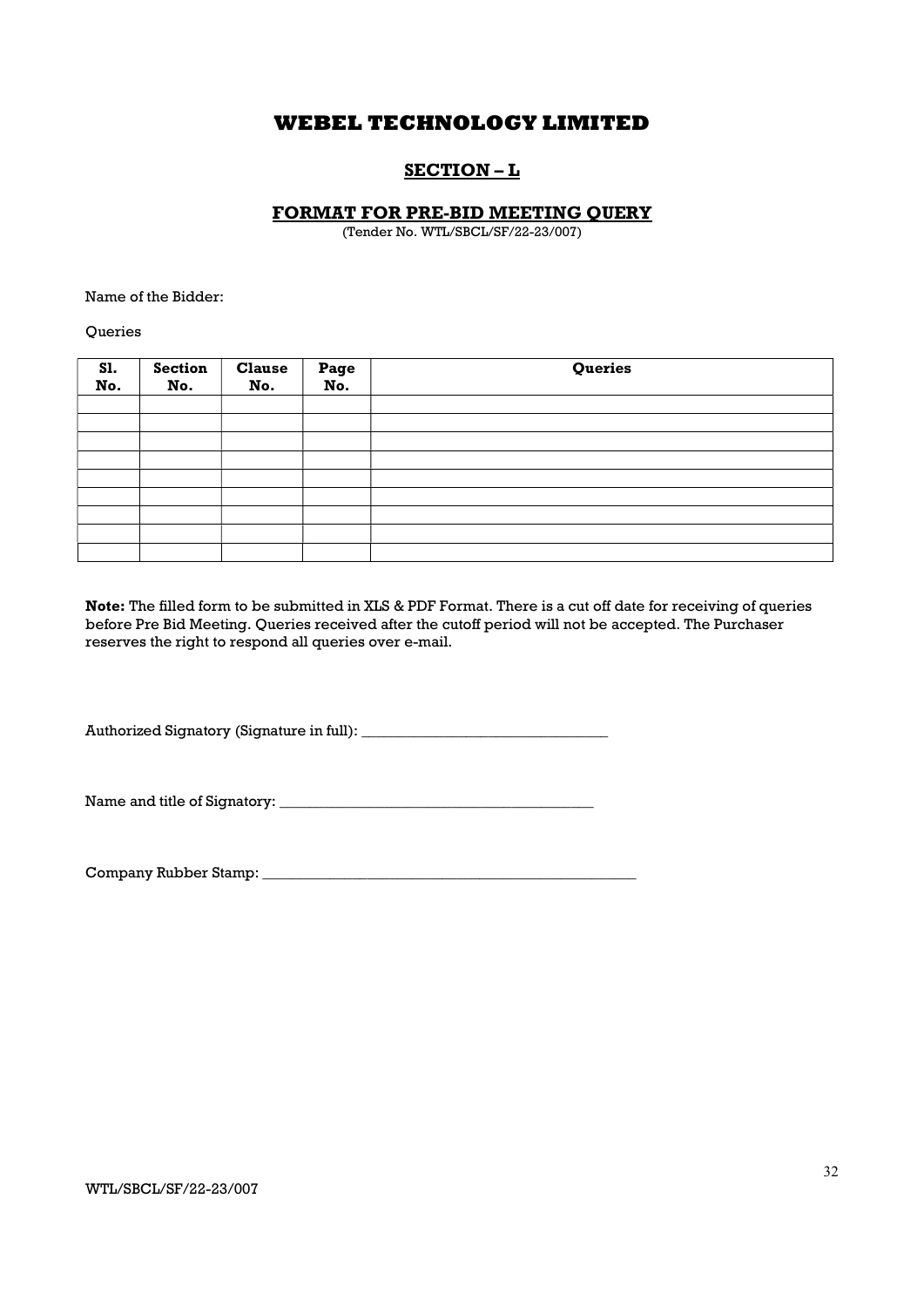## SECTION – M

### LIST OF CLIENTS OF SIMILAR ORDERS

(Tender No. WTL/SBCL/SF/22-23/007)

| S1.<br>No. | <b>Name of the Client</b> | <b>Address</b> | Contact<br>Person | Designation | Contact<br><b>Numbers</b> |
|------------|---------------------------|----------------|-------------------|-------------|---------------------------|
|            |                           |                |                   |             |                           |
|            |                           |                |                   |             |                           |
|            |                           |                |                   |             |                           |
|            |                           |                |                   |             |                           |
|            |                           |                |                   |             |                           |
|            |                           |                |                   |             |                           |
|            |                           |                |                   |             |                           |
|            |                           |                |                   |             |                           |
|            |                           |                |                   |             |                           |
|            |                           |                |                   |             |                           |
|            |                           |                |                   |             |                           |
|            |                           |                |                   |             |                           |
|            |                           |                |                   |             |                           |
|            |                           |                |                   |             |                           |
|            |                           |                |                   |             |                           |
|            |                           |                |                   |             |                           |

Authorized Signatory (Signature In full): \_\_\_\_\_\_\_\_\_\_\_\_\_\_\_\_\_\_\_\_\_\_\_\_\_\_\_\_\_\_\_\_\_

Name and title of Signatory: \_\_\_\_\_\_\_\_\_\_\_\_\_\_\_\_\_\_\_\_\_\_\_\_\_\_\_\_\_\_\_\_\_\_\_\_\_\_\_\_\_\_

Company Rubber Stamp: \_\_\_\_\_\_\_\_\_\_\_\_\_\_\_\_\_\_\_\_\_\_\_\_\_\_\_\_\_\_\_\_\_\_\_\_\_\_\_\_\_\_\_\_\_\_\_\_\_\_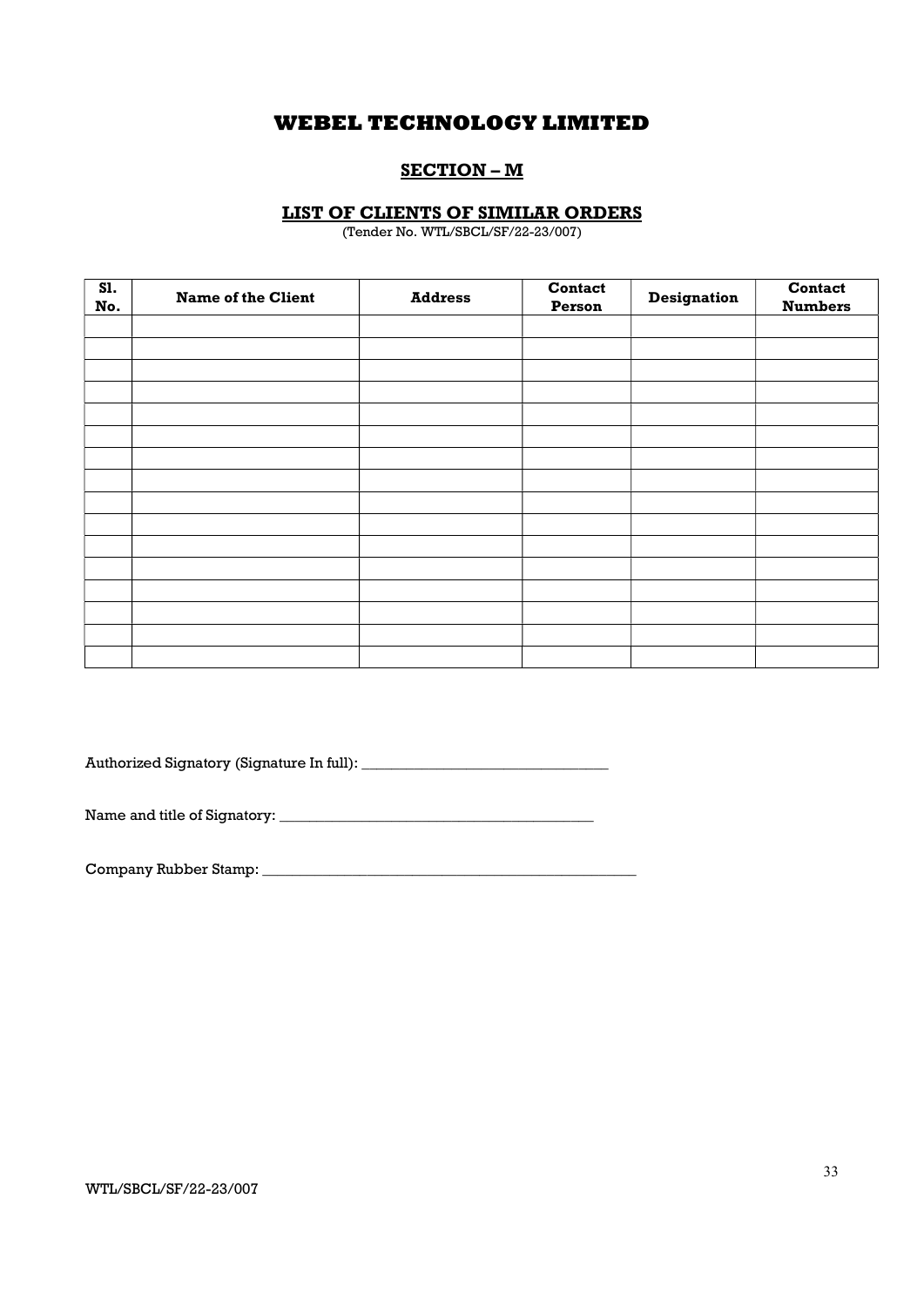## SECTION – N

### PROFORMA FOR PERFORMANCE BANK GUARANTEE

(On non-judicial stamp paper of appropriate value to be purchased in the name of executing Bank)

#### PROFORMA OF BANK GUARANTEE FOR SECURITY DEPOSIT –CUM-PRFORMANCE **GUARANTEE**

Ref …………………….. Bank Guarantee no…………….

Date…………………..

#### PROFORMA OF BG FOR SECURITY DEPOSIT

KNOW ALL MEN BY THESE PRESENTS that in consideration of WEBEL TECHNOLOGY LIMTED, a Government of West Bengal Undertaking incorporated under the Companies Act, 1956 having its Registered office at Webel Bhavan, Block EP&GP, Sector V, Kolkata-700 091 (hereinafter called "The Purchaser") having agreed to accept from \_\_\_\_\_\_\_\_\_\_\_\_\_\_\_\_(hereinafter called "The Contractor") Having its Head Office at \_\_\_\_\_\_\_\_\_\_\_\_\_\_\_\_\_, a Bank guarantee for Rs. \_\_\_\_\_\_\_\_\_\_\_\_\_\_ in lieu of Cash Security Deposit for the due fulfillment by the Contractor of the terms & conditions of the Work Order No. dated a controller issued by the Purchaser for  $_$  (hereinafter called "the said work order \_\_\_\_\_\_\_dated\_\_\_\_\_\_\_\_\_\_\_\_)". We \_\_\_\_\_\_\_\_\_\_\_\_\_\_\_\_ (Name & detailed address of the branch) (hereinafter called "the Guarantor") do hereby undertake to indemnify and keep indemnified the Purchaser to the extent of Rs. \_\_\_\_\_\_\_\_ (Rupees \_\_\_\_\_\_\_\_\_\_\_\_\_\_\_\_\_\_\_\_\_\_\_\_\_) only against any loss or damage caused to or suffered by the Purchaser by reason of any breach by the Contractor of any of the terms and conditions contained in the said Work Order No. \_\_\_\_\_\_\_\_\_\_\_\_\_\_\_\_\_\_\_\_ dated\_\_\_\_\_\_\_\_\_\_\_\_\_\_\_\_\_\_ of which breach the opinion of the Purchaser shall be final and conclusive.

(2) AND WE, \_\_\_\_\_\_\_\_\_\_\_\_\_\_\_\_\_\_\_\_DO HEREBY Guarantee and undertake to pay forthwith on demand to the Purchaser such sum not exceeding the said sum of \_\_\_\_\_\_Rupees\_\_\_\_\_\_\_\_\_\_\_\_) only as may be specified in such demand, in the event of the Contractor failing or neglecting to execute fully efficiently and satisfactorily the order for \_\_\_\_\_\_\_\_\_\_\_\_\_\_\_\_\_\_\_\_\_\_\_\_\_\_ \_\_\_\_\_\_\_\_\_\_\_\_\_\_\_ Work Order no. ,  $\_$  dated  $\_$ 

(3) WE \_\_\_\_\_\_\_\_\_\_\_\_\_\_\_\_\_\_\_\_\_\_\_\_\_\_ further agree that the guarantee herein contained shall remain in full force and effect during the period that would be taken for the performance of the said order as laid down in the said Work Order No. \_\_\_\_\_\_\_\_\_\_\_\_\_\_\_\_ dated \_\_\_\_\_\_\_\_\_\_\_\_\_\_\_ including the warranty obligations and that it shall continue to be enforceable till all the dues of the Purchaser under or by virtue of the said Work Order No. **Example 2** dated the same been fully paid and its claims satisfied or is charged or till the Purchaser or its authorized representative certified that the terms and conditions of the said Work Order No. \_\_\_\_\_\_\_\_\_\_\_\_\_\_\_\_\_\_\_\_\_\_ dated \_\_\_\_\_\_\_\_\_\_\_\_\_\_\_\_\_ have been fully and properly carried out by the said contractor and accordingly discharged the guarantee.

(4) We \_\_\_\_\_\_\_\_\_\_\_\_\_\_\_\_\_\_\_\_\_\_\_\_\_\_\_\_\_ the Guarantor undertake to extend the validity of Bank Guarantee at the request of the contractor for further period of periods from time to time beyond its present validity period failing which we shall pay the Purchaser the amount of Guarantee.

(5) The liability under the Guarantee is restricted to Rs. \_\_\_\_\_\_\_\_\_ (Rupees \_\_\_\_\_\_\_\_\_\_\_\_\_\_

) only and will expire on  $\qquad \qquad$  and unless a claim in writing is presented to us or an action or suit to enforce the claim is filled against us within 6 months from \_\_\_\_\_\_\_\_\_\_\_\_\_\_\_ all your rights will be forfeited and we shall be relieved of and discharged from all our liabilities (thereinafter)

(6) The Guarantee herein contained shall not be determined or affected by liquidation or winding up or insolvency or closer of the Contractor.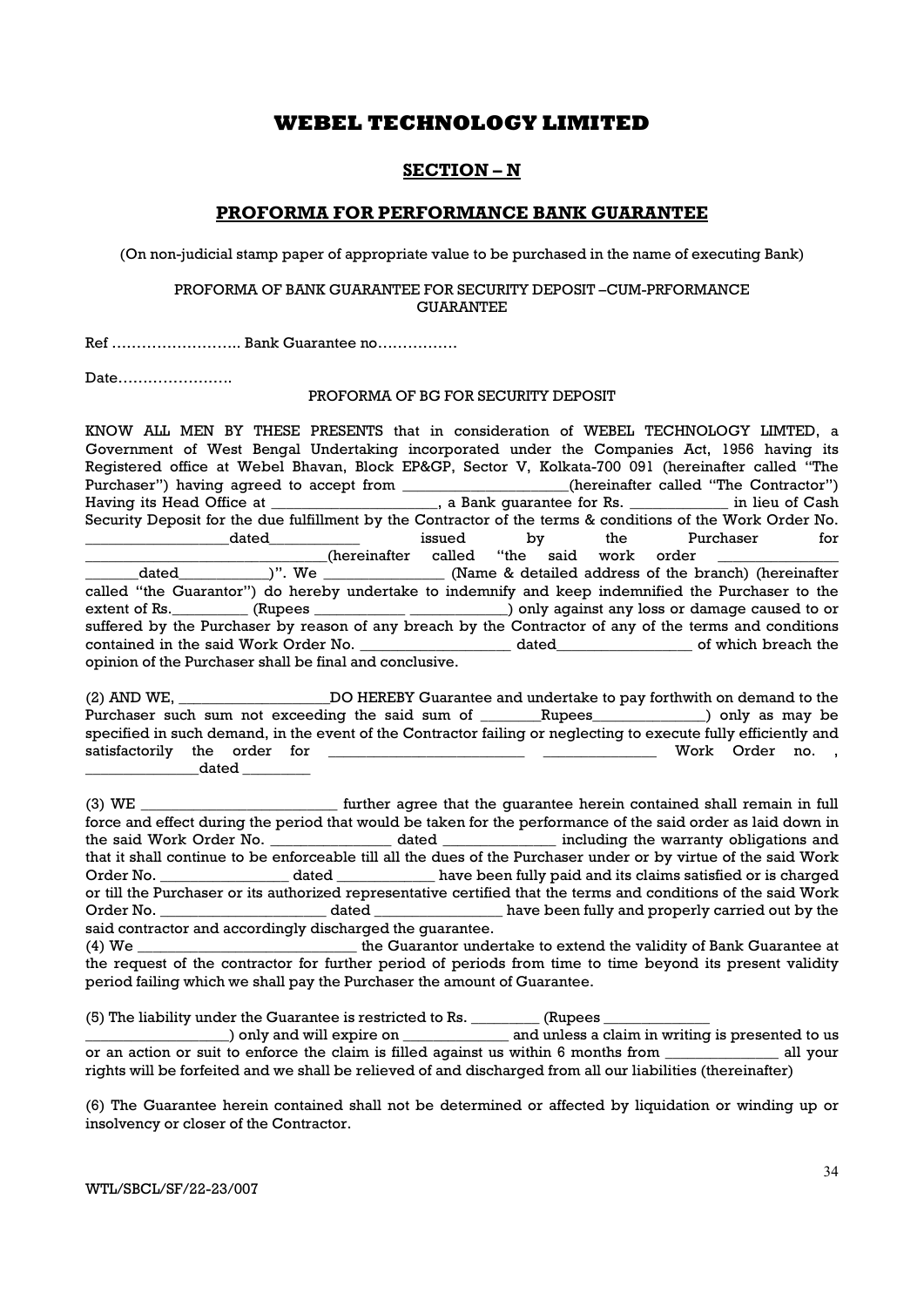(7) The executants has the power to issue this guarantee on behalf of Guarantor and holds full and valid power of Attorney granted in his favour by the Guarantor authorizing him to execute the Guarantee.

(8) Notwithstanding anything contained herein above, our liability under this guarantee is restricted to Rs. \_\_\_\_\_\_\_\_\_\_ (Rupees \_\_\_\_\_\_\_\_\_\_\_\_\_\_\_\_\_\_\_\_\_\_\_\_\_) only and our guarantee shall remain in force up to and unless a demand or claim under the guarantee is made on us in writing on or before all your rights under the guarantee shall be forfeited and we shall be relieved and discharged from all liabilities there under.

WE, \_\_\_\_\_\_\_\_\_\_\_\_\_\_\_\_\_\_\_\_\_\_\_\_\_\_ lastly undertake not to revoke this guarantee during the currency except with the previous consent of the Purchaser in writing. In witness whereof we have set and subscribed our hand on this \_\_\_\_\_\_\_\_\_\_\_\_\_\_\_\_\_\_\_\_\_\_\_\_\_ day of

SIGNED, SEALED AND DELIVERED

(Stamp of the executants)

WITNESS 1) \_\_\_\_\_\_\_\_\_\_\_\_\_\_\_\_\_\_\_\_\_\_

\_\_\_\_\_\_\_\_\_\_\_\_\_\_\_\_\_\_\_\_\_.

2) \_\_\_\_\_\_\_\_\_\_\_\_\_\_\_\_\_\_\_\_\_\_

(Name & address in full with Rubber Stamp)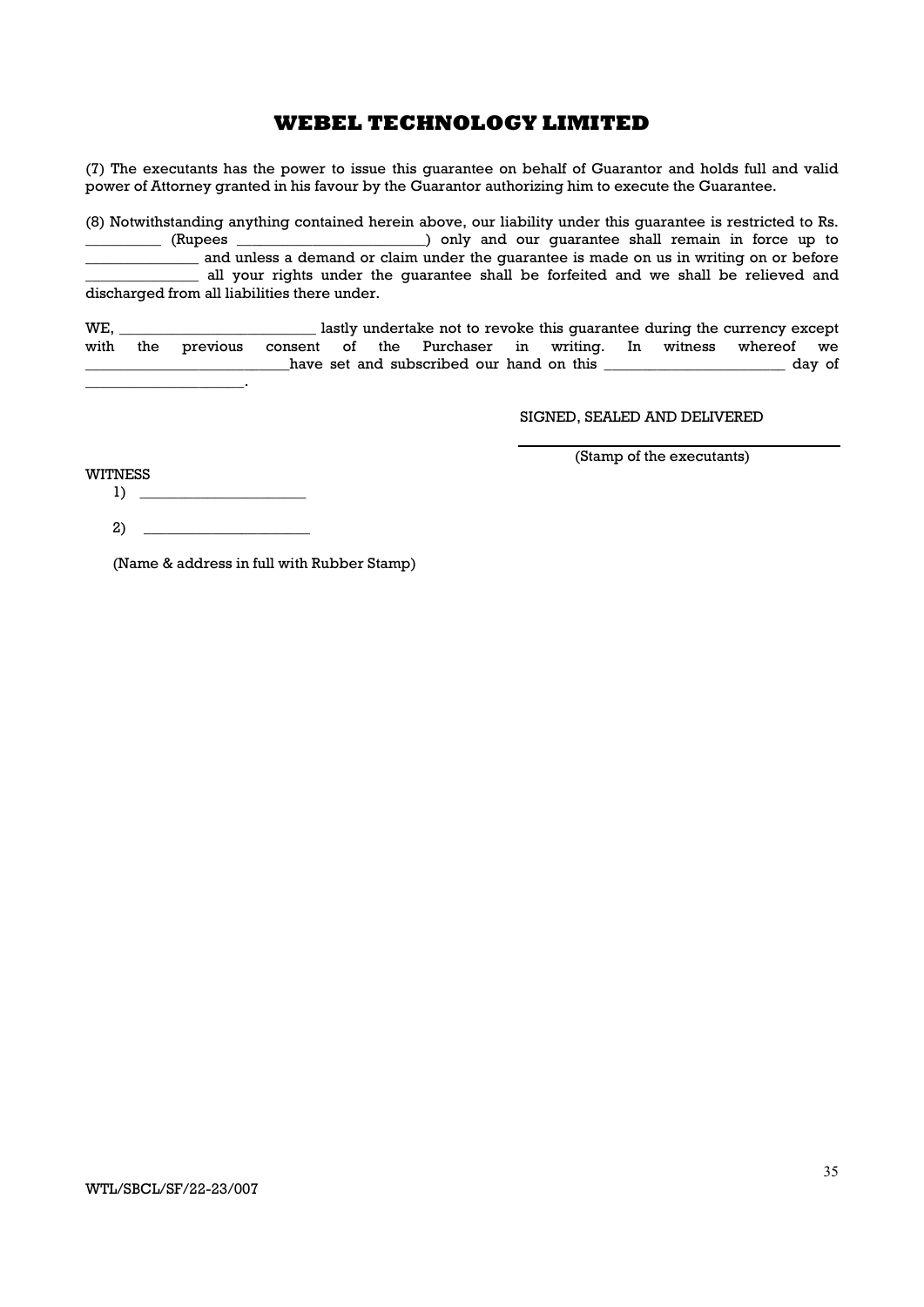### INSTRUCTIONS FOR FURNISHING BANK GUARANTEE

- 1. Bank Guarantee (B.G.) for Advance payment, Mobilization Advance, B.G. for security Deposit-cum-Performance Guarantee, Earnest Money should be executed on the Non- Judicial Stamp paper of the applicable value and to be purchased in the name of the Bank.
- 2. The Executor (Bank authorities) may mention the Power of Attorney No. and date of execution in his/her favour with authorization to sign the documents. The Power of Attorney is to be witnessed by two persons mentioning their full name and address.
- 3. The B.G. should be executed by a Nationalised Bank/ Scheduled Commercial Bank preferably on a branch located in Kolkata. B.G. from Co-operative Bank / Rural Banks is not acceptable.
- 4. A Confirmation Letter of the concerned Bank must be furnished as a proof of genuineness of the Guarantee issued by them.
- 5. Any B.G. if executed on Non-Judicial Stamp paper after 6 (six) months of the purchase of such stamp shall be treated as Non-valid.
- 6. Each page of the B.G. must bear signature and seal of the Bank and B.G. Number.
- 7. The content of the B.G. shall be strictly as Proforma prescribed by WTL in line with Purchase Order /LOI/ Work Order etc. and must contain all factual details.
- 8. Any correction, deletion etc. in the B.G. should be authenticated by the Bank Officials signing the B.G.
- 9. In case of extension of a Contract the validity of the B.G. must be extended accordingly.
- 10. B.G. must be furnished within the stipulated period as mentioned in Purchase Order / LOI / Work Order etc.
- 11. Issuing Bank / The Bidder are requested to mention the Purchase Order / Contract / Work Order reference along with the B.G. No. For making any future queries to WTL.